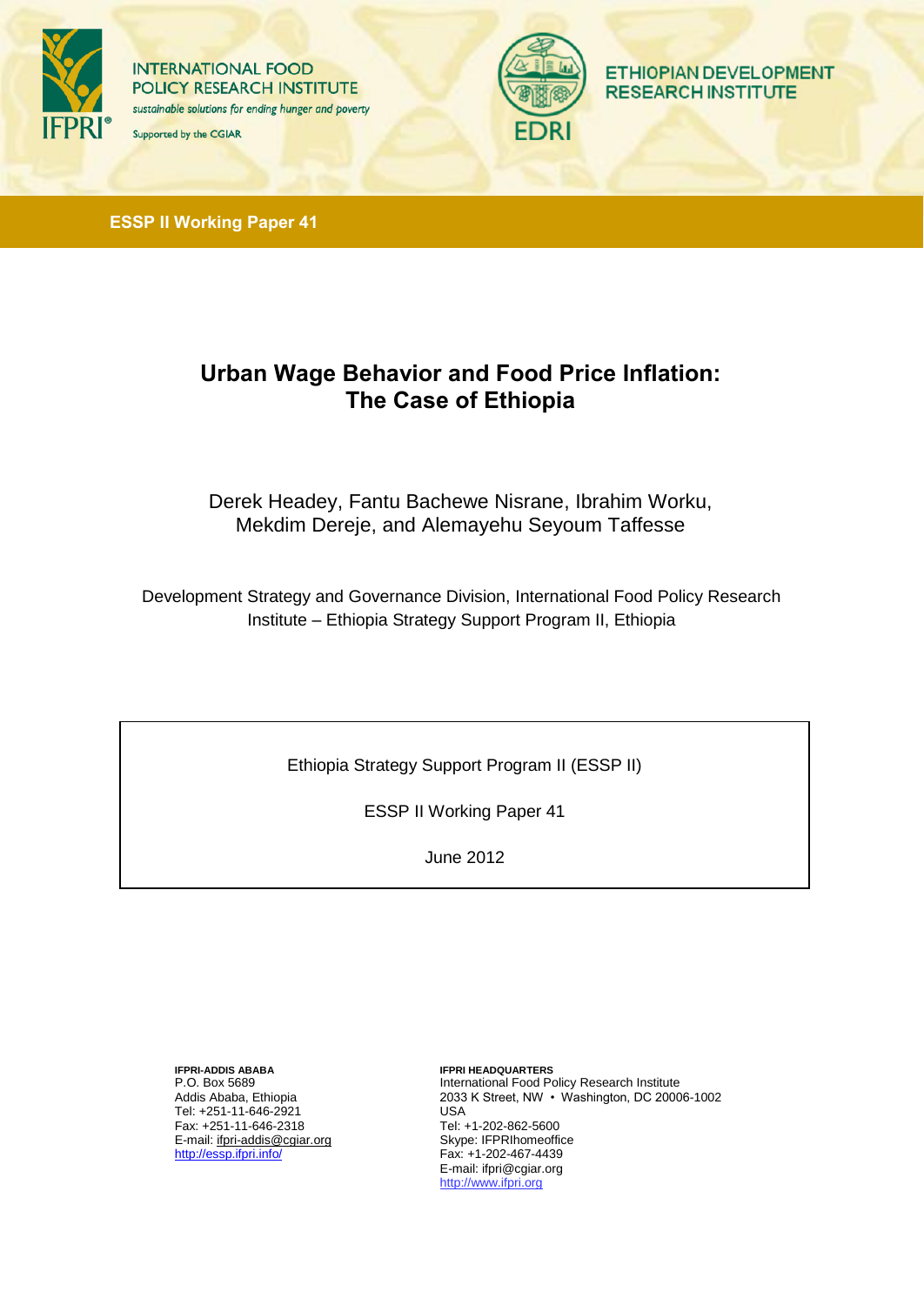# **THE ETHIOPIA STRATEGY SUPPORT PROGRAM II (ESSP II) WORKING PAPERS**

#### **ABOUT ESSP II**

The Ethiopia Strategy Support Program II is an initiative to strengthen evidence-based policymaking in Ethiopia in the areas of rural and agricultural development. Facilitated by the International Food Policy Research Institute (IFPRI), ESSP II works closely with the government of Ethiopia, the Ethiopian Development Research Institute (EDRI), and other development partners to provide information relevant for the design and implementation of Ethiopia's agricultural and rural development strategies. For more information, see [http://www.ifpri.org/book-](http://www.ifpri.org/book-757/ourwork/program/ethiopia-strategy-support-program)[757/ourwork/program/ethiopia-strategy-support-program](http://www.ifpri.org/book-757/ourwork/program/ethiopia-strategy-support-program) or<http://essp.ifpri.info/> or [http://www.edri.org.et/.](http://www.edri.org.et/) 

### **ABOUT THESE WORKING PAPERS**

The Ethiopia Strategy Support Program II (ESSP II) Working Papers contain preliminary material and research results from IFPRI and/or its partners in Ethiopia. The papers are not subject to a formal peer review. They are circulated in order to stimulate discussion and critical comment. The opinions are those of the authors and do not necessarily reflect those of their home institutions or supporting organizations.

#### **About the Author(s)**

**Derek Headey:** Research Fellow, Development Strategy and Governance Division, International Food Policy Research Institute (IFPRI)

**Fantu Bachewe Nisrane:** Collaborator, Ethiopia Strategy Support Program II, International Food Policy Research Institute (IFPRI)

**Ibrahim Worku:** Research Officer, Ethiopia Strategy Support Program II, International Food Policy Research Institute (IFPRI)

**Mekdim Dereje:** Research Officer, Ethiopia Strategy Support Program II, International Food Policy Research Institute (IFPRI)

**Alemayehu Seyoum Taffesse:** Senior Research Fellow, Ethiopia Strategy Support Program II, International Food Policy Research Institute (IFPRI).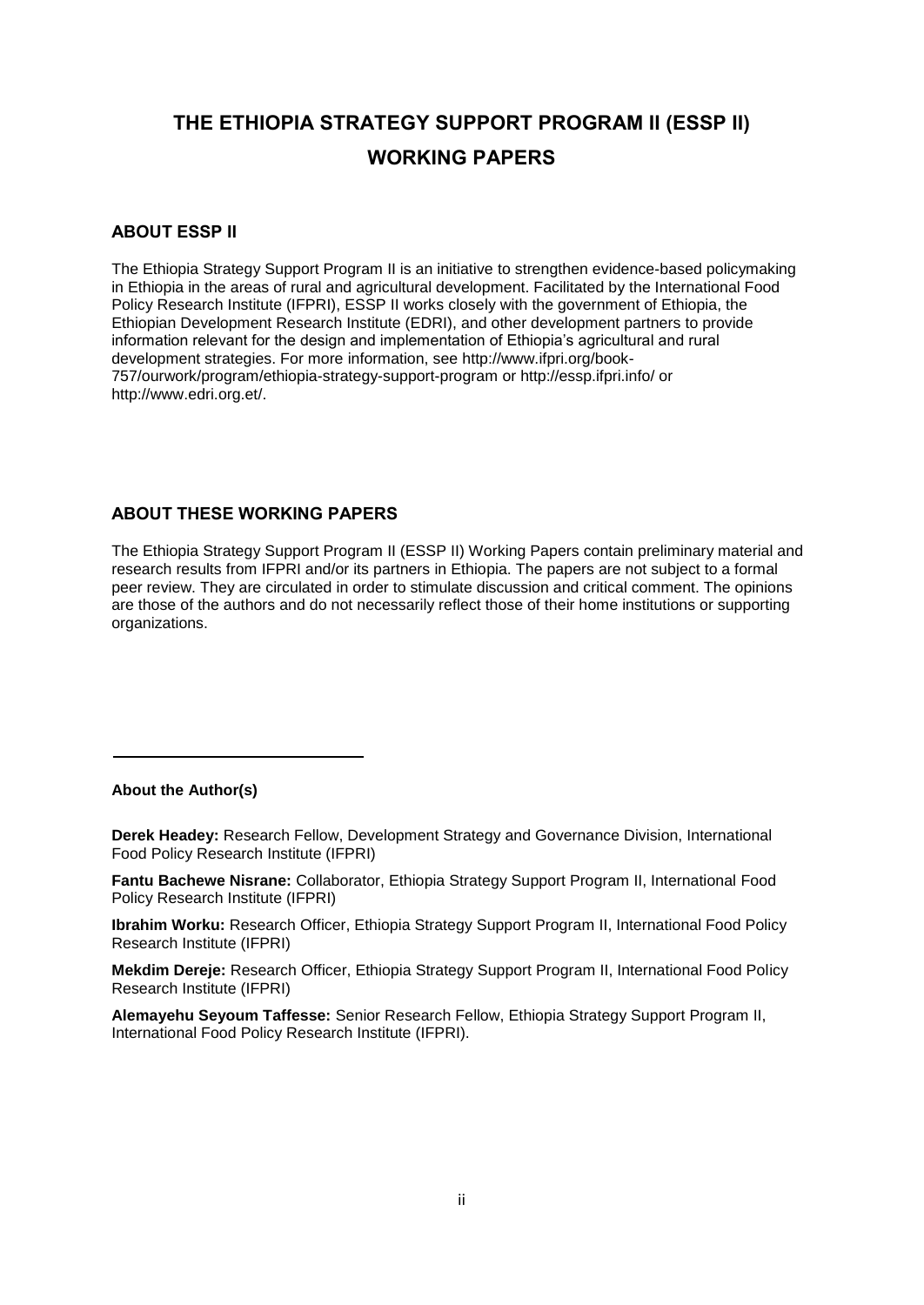## **Urban Wage Behavior and Food Price Inflation: The Case of Ethiopia**

Derek Headey, Fantu Bachewe Nisrane, Ibrahim Worku, Mekdim Dereje, and Alemayehu Seyoum Taffesse

Development Strategy and Governance Division, International Food Policy Research Institute – Ethiopia Strategy Support Program II, Ethiopia

Copyright © 2012 International Food Policy Research Institute. All rights reserved. Sections of this material may be reproduced for personal and not-for-profit use without the express written permission of but with acknowledgment to IFPRI. To reproduce the material contained herein for profit or commercial use requires express written permission. To obtain permission, contact the Communications Division at ifpri-copyright@cgiar.org.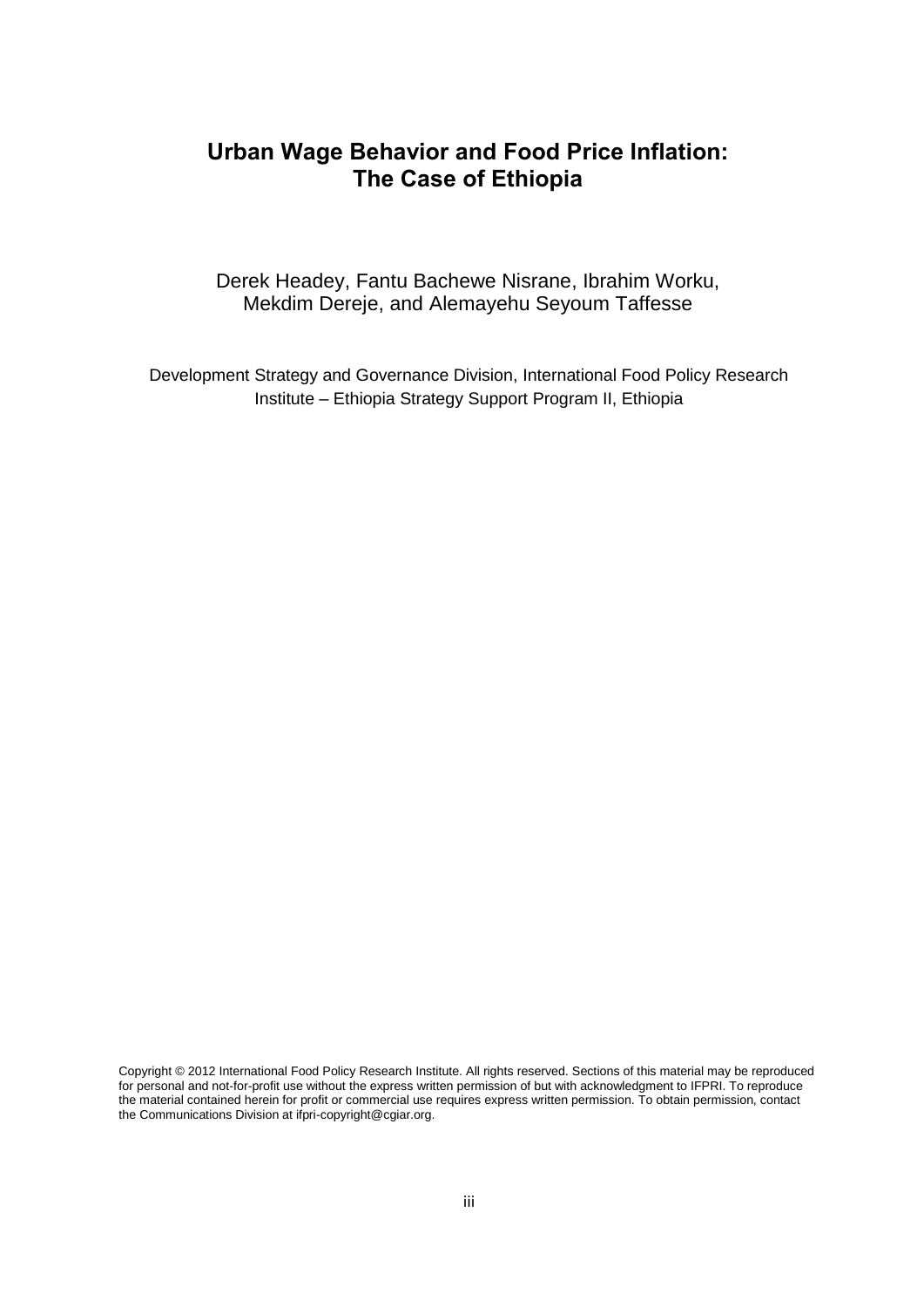## **Table of Contents**

| 2.3. Hypotheses and econometric tests of the wage-food price relationship6 |  |
|----------------------------------------------------------------------------|--|
|                                                                            |  |
|                                                                            |  |
|                                                                            |  |
|                                                                            |  |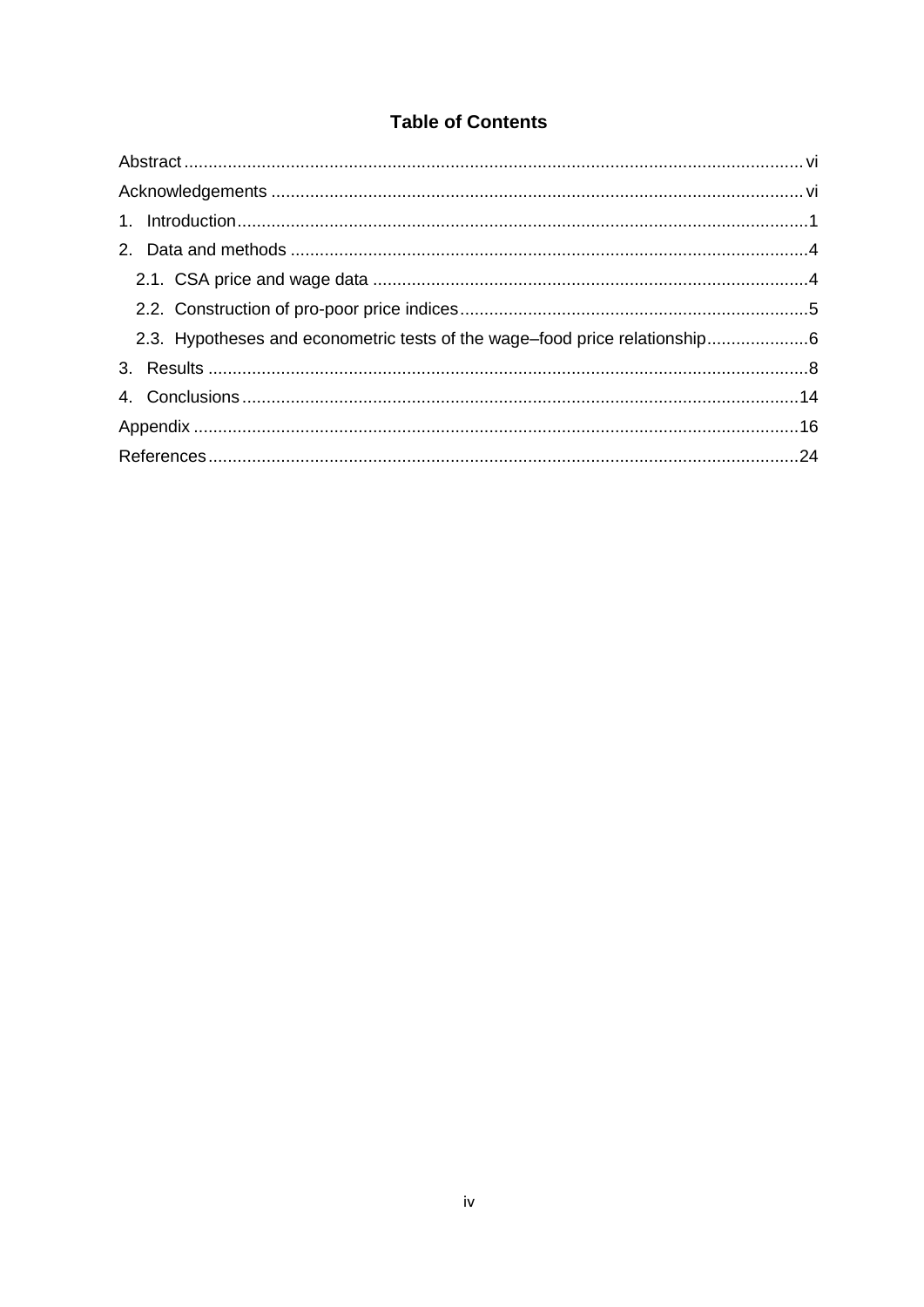## **List of Tables**

| Table 3.1—National and regional trends in daily laborers' wage (2006 ETB), deflated by |  |
|----------------------------------------------------------------------------------------|--|
| Table 3.2—National and regional trends in daily laborers' wage (2006 ETB), deflated by |  |
| Table 3.3—Short run adjustment coefficients of panel vector error correction (PVEC),   |  |

# **List of Figures**

| Figure 1.1—Average monthly inflation in Ethiopia and other developing countries: 2004– |  |
|----------------------------------------------------------------------------------------|--|
|                                                                                        |  |
| Figure 3.1—Trends in food and non-food nominal prices for the urban poor: 2001–2011 9  |  |
| Figure 3.2—Trends in real daily laborer wages deflated by CPIs for the urban poor 10   |  |

# **Appendix**

| Appendix A. Additional details of the CSA consumer price survey locations 16         |  |
|--------------------------------------------------------------------------------------|--|
|                                                                                      |  |
|                                                                                      |  |
| Figure B.1—Trends in average daily wages of laborers, July 2001–October 2011  19     |  |
|                                                                                      |  |
|                                                                                      |  |
| Appendix C. Comparisons of poor person's price indices to aggregate price indices 23 |  |
|                                                                                      |  |
|                                                                                      |  |
|                                                                                      |  |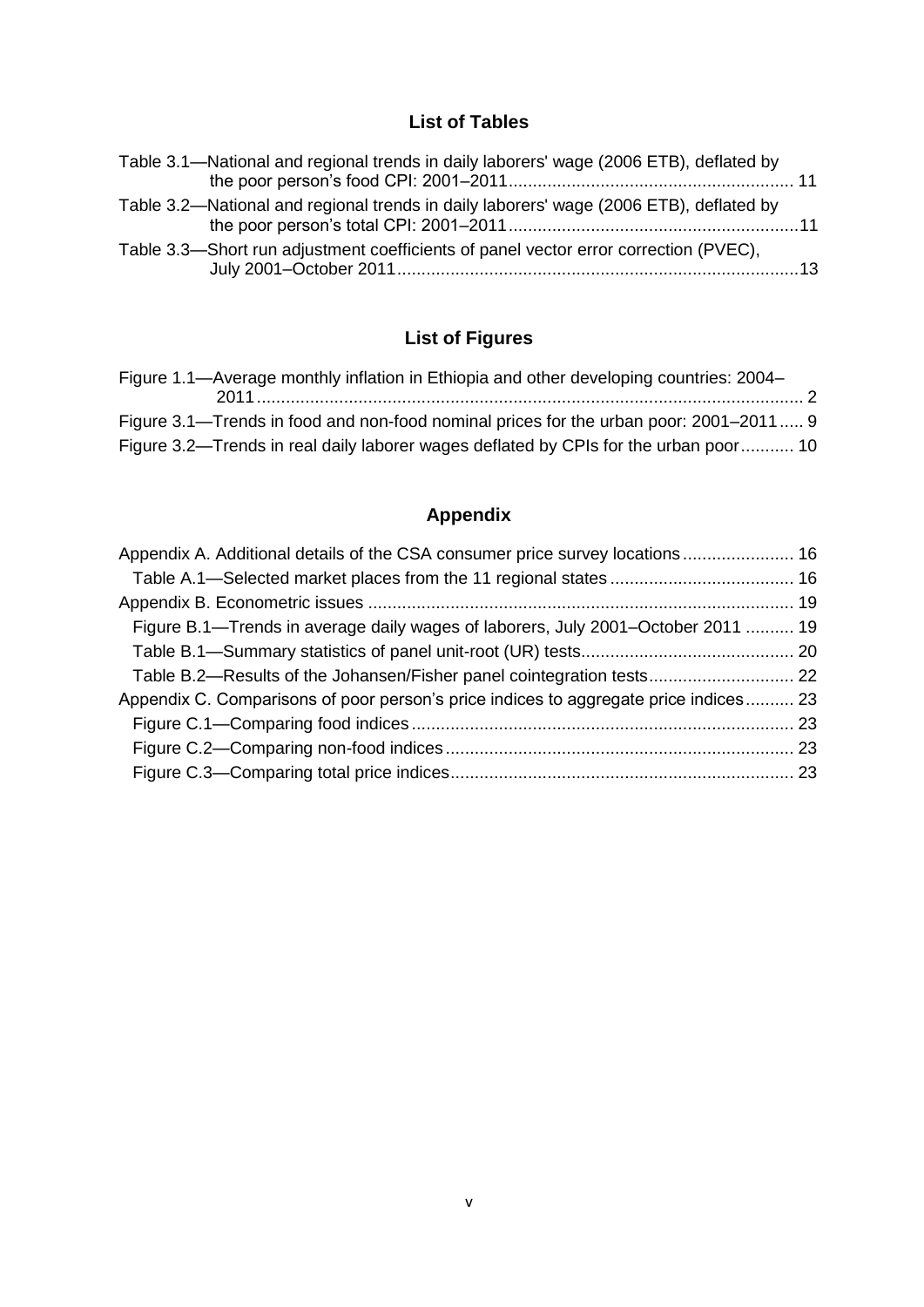### <span id="page-5-0"></span>**Abstract**

On the back of both a global food crisis and various domestic factors, Ethiopia has experienced one of the world's fastest rates of food inflation in recent years. Yet the lack of high frequency survey data means that very little is known about the welfare impacts of these price changes. This study attempts to fill that knowledge gap using a unique monthly series of casual wages from 119 locations in both Ethiopian cities and rural towns. We use this data for two types of analysis. First, we construct a set of "poor person's price indices" which we then use to deflate the daily laborer wage series in an effort to gauge the welfare trends among the urban poor. Second, we conduct formal econometric tests of whether changes in nominal wages respond to changes in food and non-food prices. We find alarming results. The disposable income of daily laborer's declined sharply as food prices soared in 2007–2008, and there is neither descriptive nor econometric evidence that wages substantially adjust to higher food prices, except in the long run.

**Keywords:** poverty, inflation, urban Ethiopia, casual wages

### <span id="page-5-1"></span>**Acknowledgements**

This paper would not have been possible without the data collection efforts of Ethiopia's Central Statistical Agency (CSA), to whom we are very grateful. We would also like to thank comments from participants at the Oxford University Centre for the Study of African Economies (CSAE) conference in March of 2012, and seminar participants at the Addis Ababa University School of Economics seminar series in April of 2012. Martin Ravallion, John Hoddinott, Bart Minten, and David Stifel also provided very useful comments and ideas. Any errors are our own.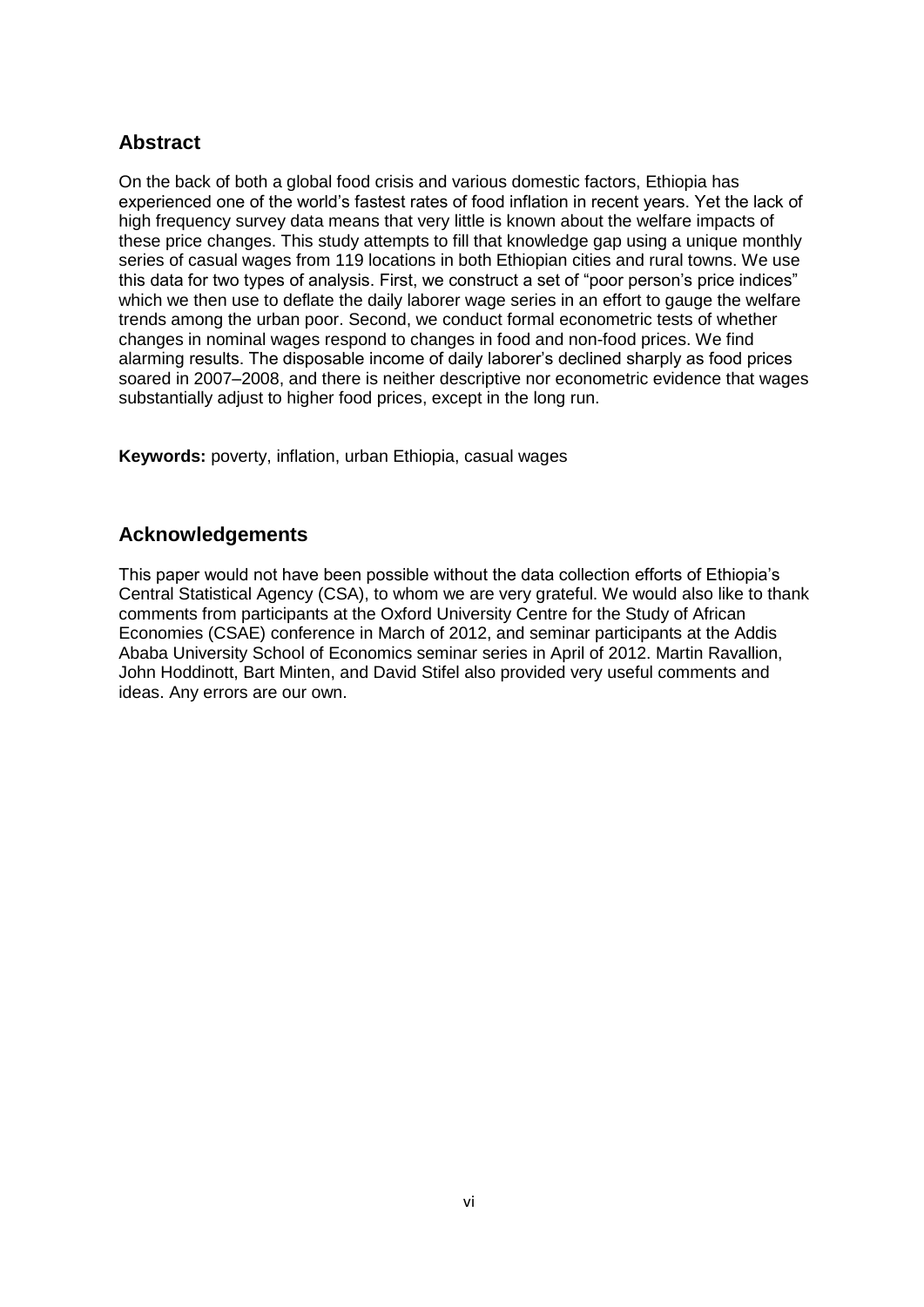### <span id="page-6-0"></span>**1. Introduction**

 $\overline{a}$ 

In recent years there has been greatly renewed interest in gauging the effect of higher food prices on poverty. The international food price spikes of 2007–2008 and 2010–2011 saw the international prices of some staple foods—such as wheat, maize, and rice—double or even triple in the space of a few months. At the same time several in-depth analyses of food price trends in developing countries have identified huge variation in the extent of the transmission of international prices into domestic markets (Headey and Fan 2010; Minot 2011; Dawe 2008), and in the welfare impacts of higher food prices (Dessus, Herrera, and de Hoyos 2008; Ivanic and Martin 2008; Ivanic, Martin, and Zaman 2011; Headey 2012). In terms of both price transmission and welfare impacts it appears that many African countries were the worst affected by the crisis.

In this paper we look at the welfare impacts of rapid food price inflation in the cities and large rural towns of Ethiopia, a country for which there is a sizeable and important knowledge gap on this issue. In 2008, Ethiopia had the highest rate of month-on-month food inflation rate in the developing world, at 3.5 percent per month (Figure 1.1). Most of this food inflation was driven by higher staple food prices, such as maize, wheat, and *teff*. Being an extremely poor country and typically one the largest food aid recipients in the world, such high rates of food price inflation have naturally raised concerns about the impacts of higher food prices on Ethiopia's poor.

Existing research has therefore explored this important question, yet faced important data constraints. In rural areas lack of income data in the 2004/05 national household survey prevent the identification of net food consumption, although Ticci (2011) makes a valiant effort using 1999/2000 income data. Under some assumptions she finds that the rural poor are better off, but under other assumptions they are worse off. In urban areas the standard expectation is that the urban poor are quite adversely affected by higher food prices since they are almost solely net food consumers. Ticci (2011) simulated a 12.6 point increase in urban headcount poverty using the 2004/05 national survey. Alem and Söderbom (2012) used the smaller Ethiopian Urban Household Survey panel data from 2008 and 2004. They find that that 87 percent of urban households in 2008 reported higher food prices as the largest economic shock faced in recent years. And while their study says little about the magnitude of the shock in quantitative terms, their data do suggest that urban households with casual workers saw the lowest consumption growth over this period<sup>1</sup>.

<sup>1</sup> Other research in the Ethiopian context has focused on determinants of inflation and price transmission, though we do not review this separate literature here. See Ulimwengu, Workneh, and Paulos (2009) for an example.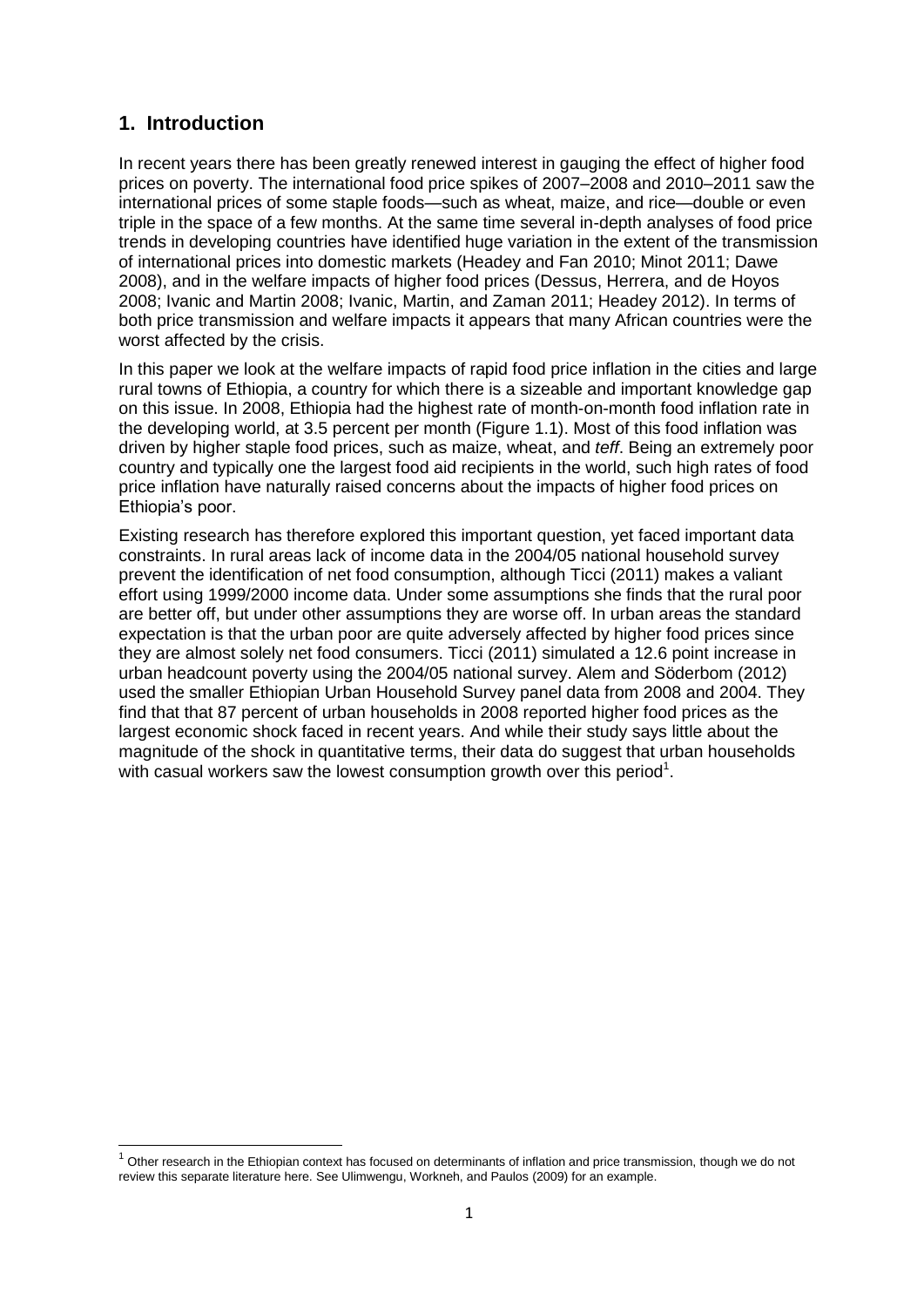

<span id="page-7-0"></span>**Figure 1.1—Average monthly inflation in Ethiopia and other developing countries: 2004–2011**

Source: ILO (2012)

Notes: Food inflation is measured as the average month-on-month change over a calendar year. Relative food inflation is the changes in the ratio of the food consumer price index (CPI) to the non-food CPI, also for month-on-month inflation. The average inflation for "Other developing countries" includes only those countries that are relatively poor, with food budget shares 50 percent or greater. This is to ensure greater comparability to Ethiopia.

In addition to the lack of income data, all of these existing works use low frequency data (although Alem and Söderbom (2012) are at least fortunate in having one round of data from the 2008 food crisis). Infrequent household surveys therefore yield either occasional snapshots or simulated welfare impacts. This has two limitations. First, such results effectively abstract from the time dimension of food price changes. A fall in income that persists for one month should obviously not be equated to a fall in income that persists for one year. Second, simulation approaches typically abstract from the possibility of income/wage growth, including wage adjustment to higher food prices.<sup>2</sup> In other words, the

<sup>&</sup>lt;u>2</u><br><sup>2</sup> Ivanic and Martin (2008) use the econometric results of Ravallion (1990) to induce some wage adjustments in their model. In subsequent simulations, however, wage adjustments were excluded.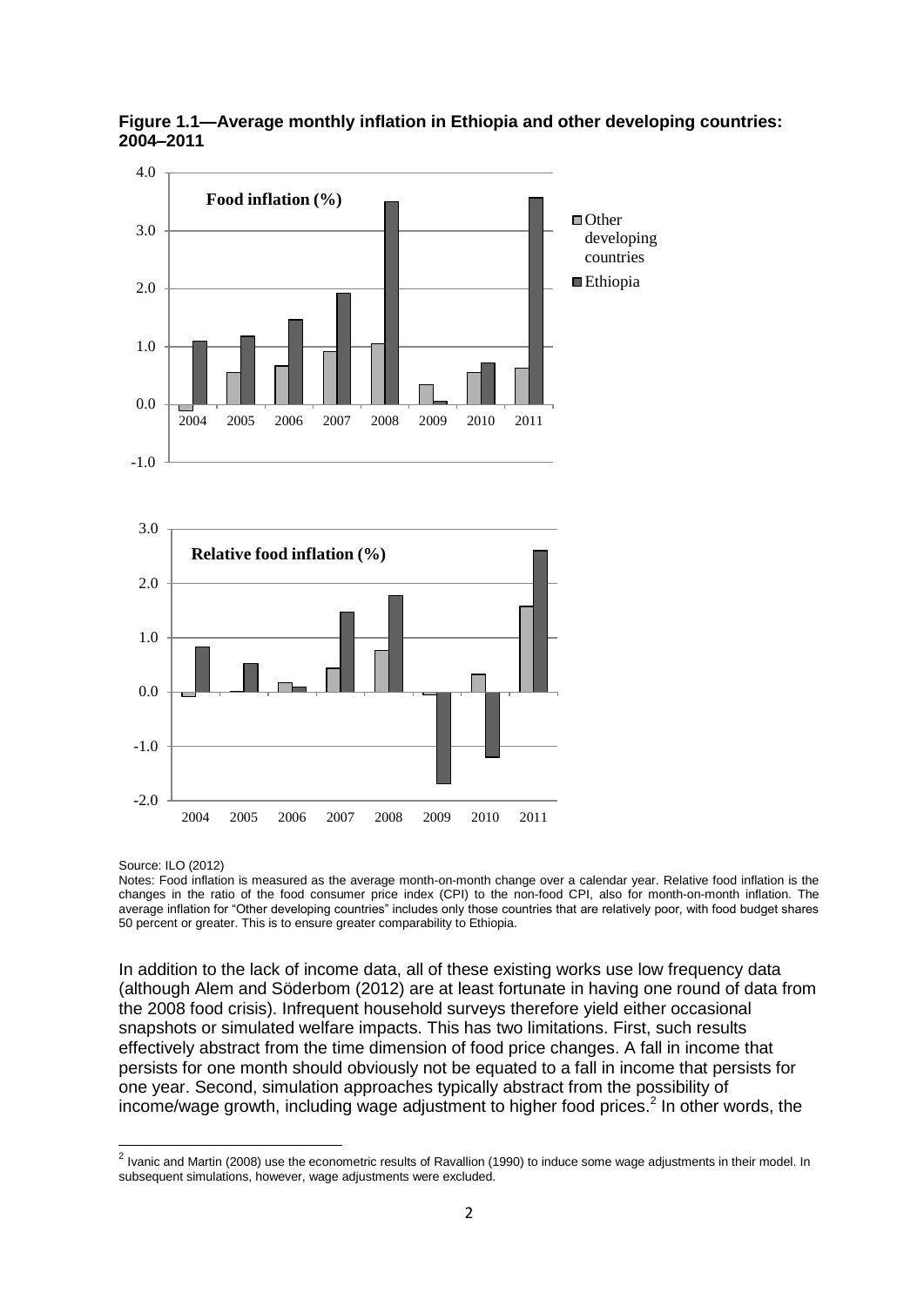simulation approaches of Ticci (2011) and Dessus, Herrera, and de Hoyos (2008) both use 2004/05 or 1999/2000 survey data, and then shock the model with real food price changes, but not with any other sources of income change. While the partial impact of food prices on poverty is in many regards still a relevant issue, partial effects are arguably less policy relevant in economies experiencing very high economic growth (Headey 2012), such as Ethiopia in the 2000s.

In view of these limitations, this paper explores the impact of higher food prices using an unusually rich high frequency (monthly) data set on consumer prices and informal/unskilled wages. We use this data to inform two important questions. First, how have predominantly poor (and predominantly urban) casual laborers been affected by higher food prices over the last decade in Ethiopia? And second, is there any evidence that casual laborer wages adjusted to higher food prices?

We believe there are certainly some advantages to using wage data to gauge the impacts of higher food prices, at least for the urban areas and rural towns covered by our data. First, the urban poor derive the vast majority of their income from selling their labor, and very few get any sizeable income from producing food. Thus, we believe that the wage series used herein are a good proxy for the income of a substantial section of the urban poor. Indeed, Deaton and Dreze (2002) have argued that wages can often be a poverty indicator in their own right if they reflect the reservation wage of the very poor. A limitation is that we can say nothing about the rural poor, who still make up the bulk of Ethiopia's total poor. Our approach also falls short of factoring in various coping mechanisms, such as adjustments of expenditure patterns<sup>3</sup>, working longer hours, or greater reliance of formal or informal social safety nets.

Second, as opposed to the snapshots provided by household surveys, high frequency data allow us to examine both secular welfare trends as well as the volatility of urban welfare. This is important because although Ethiopia has experienced tremendous price volatility in recent years (2007–2008 and 2010–2011), it has also experienced one of the most rapid economic growth rates in the world, with GDP growth averaging 11 percent per annum over 2005–2010.

Despite these advantages of wage data, the only analogous research we have uncovered on this topic is that of Mason et al. (2011), who look at urban manufacturing wages in Zambia and Kenya. These authors deflate these wage series by food price indices to see whether the food purchasing power was adversely affected by the global food crisis. They find that although real wages fell substantially during the 2008 crisis, strong wage growth prior to the crisis meant that urban wage earners where still relatively better off in 2008. While insightful, those authors acknowledge that manufacturing workers are not necessarily poor, and that informal wages could have trended quite differently. In contrast to their study, our data pertain to the wages of "daily laborers", which covers what are essentially informal or casual workers who are predominantly poor. Our data also have much richer spatial coverage, which would seem important in a country as vast, heterogeneous, and underdeveloped as Ethiopia. Moreover, rather than using an overall food price index, we use the consumer price data and 2004/05 household expenditure data to construct a set of poor person's food and non-food price indices for the urban areas of each of the different regions of Ethiopia. These indices should therefore provide a somewhat more accurate estimate of welfare trends.

On the second question of whether wages adjust to higher food prices in developing countries, the existing literature is vary sparse and seems solely to apply to the wages of

 3 The adjustment of expenditure patterns could include reducing non-food expenditures (such as delaying some purchases) or switching to cheaper sources of calories (for example, maize is a much cheaper source of calories than teff). Such adjustments could still imply a significant welfare loss. For example, lower expenditures on schooling or health expenditures, or working longer hours, should obviously be regarded as welfare losses. Similarly, the reduce of more nutrient-rich high value foods in favor of cheaper sources of calories has negative implications for both psychological utility and nutrition outcomes (e.g. Block et al. 2004).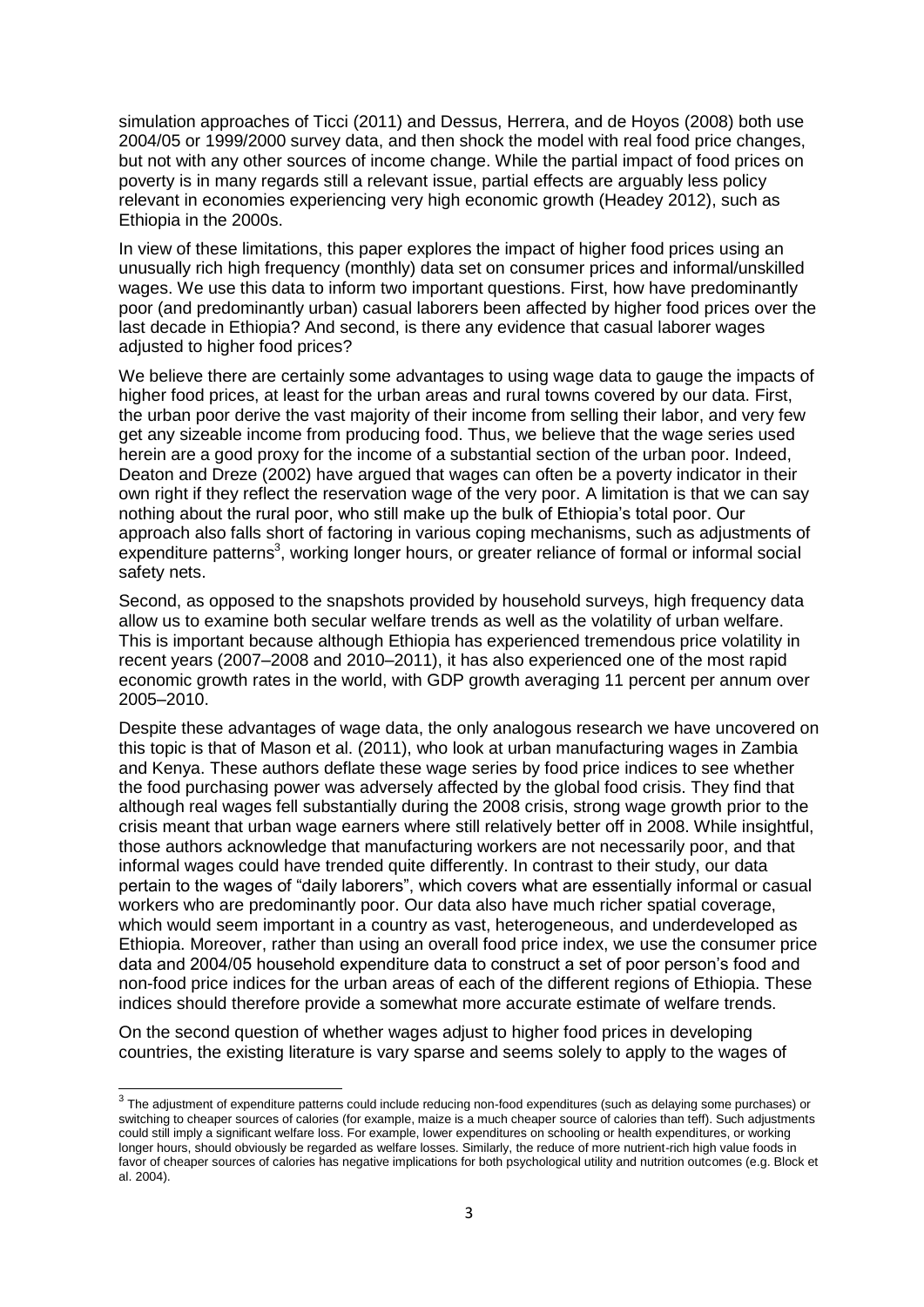agricultural laborers in Asia. Specifically, previous research has focused on the ricedominated economies of Bangladesh and the Philippines where landlessness is quite high, such that agricultural laborers make up a significant share of the rural poor. In Bangladesh that research only uncovered wage adjustment over the long run (Ravallion 1990; Rashid 2002; Raiman 2009), but in the Philippines Lasco, Myers, and Bernsten (2008) recently found reasonably high agricultural wage adjustment even in the short run (albeit using annual data). We have seen no analogous study for unskilled urban workers. Moreover, the data used in these studies are relatively weak, covering a very limited number of markets with annual data. In contrast, our dataset comprises 119 urban and rural towns with monthly data, which should allow for much more precise estimates of any short run adjustments.<sup>4</sup> Moreover, much of the earlier work on this subject used now outdated econometric techniques to test for wage adjustment. We use more rigorous panel techniques, with additional tests for spatial heterogeneity in labor markets.

The remainder of this paper is structured as follows. In section 2 we provide a brief theoretical and contextual background to urban and rural town labor markets in Ethiopia in order to frame our hypotheses and expectations. In section 3 we describe the consumer price survey, the construction of poor person's price indices, and the econometric tests for wage adjustments. In section 4 we present our results on both trends in real wages and formal econometric tests of wage adjustment. Section 5 concludes.

### <span id="page-9-0"></span>**2. Data and methods**

### <span id="page-9-1"></span>**2.1. CSA price and wage data**

The price and wage data used in this study are based on monthly quotations collected as part of the Ethiopian Central Statistical Agency (CSA 2011b) *Consumer Price Survey*. This is the data used to calculate the official consumer price index (CPI) and its various components. The data were collected by CSA enumerators in 119 "markets" in all 11 regions of Ethiopia between July 2001 and October 2011. These markets certainly cover the major urban markets, but they also cover what are essentially large rural towns with populations of between 5,000 to 20,000 people (however, for the remainder of the paper we call all these markets "urban" unless otherwise noted). The number of markets in each region is also approximately proportional to the region's share of the total urban population, to ensure a sufficient degree of national representativeness. The full list of markets is given in Appendix A, but we note here that 32 markets are surveyed in Southern Nations, Nationalities, and Peoples (SNNP) region, 24 in Oromia, and 20 in Amhara (the three biggest regions), while 12 markets are surveyed in Addis Ababa (by far the largest urban center with around 3 million people). The smaller regions include only a handful of markets.

As for the data collection, CSA enumerators—who reside permanently in these markets collect price and weight/volume data from traders, retailers, and consumers for around 400 items. For each item a maximum of three price quotations are collected from three different retailers/households, though enumerators are encouraged to survey the same retailers/households if possible. Among the list of consumer prices, monthly salaries of domestic maids, guards, and daily laborers are also obtained from three hiring households.

Whilst all three items are common sources of employment for the poor, for the purposes of this paper we elected not to analyze maids or guards' wages because these kinds of

and the definition of the servent of the state of the state of the state of the short in a series to the short is defined that annual data are incapable of providing insights on short run adjustments if the short is define in months, not years.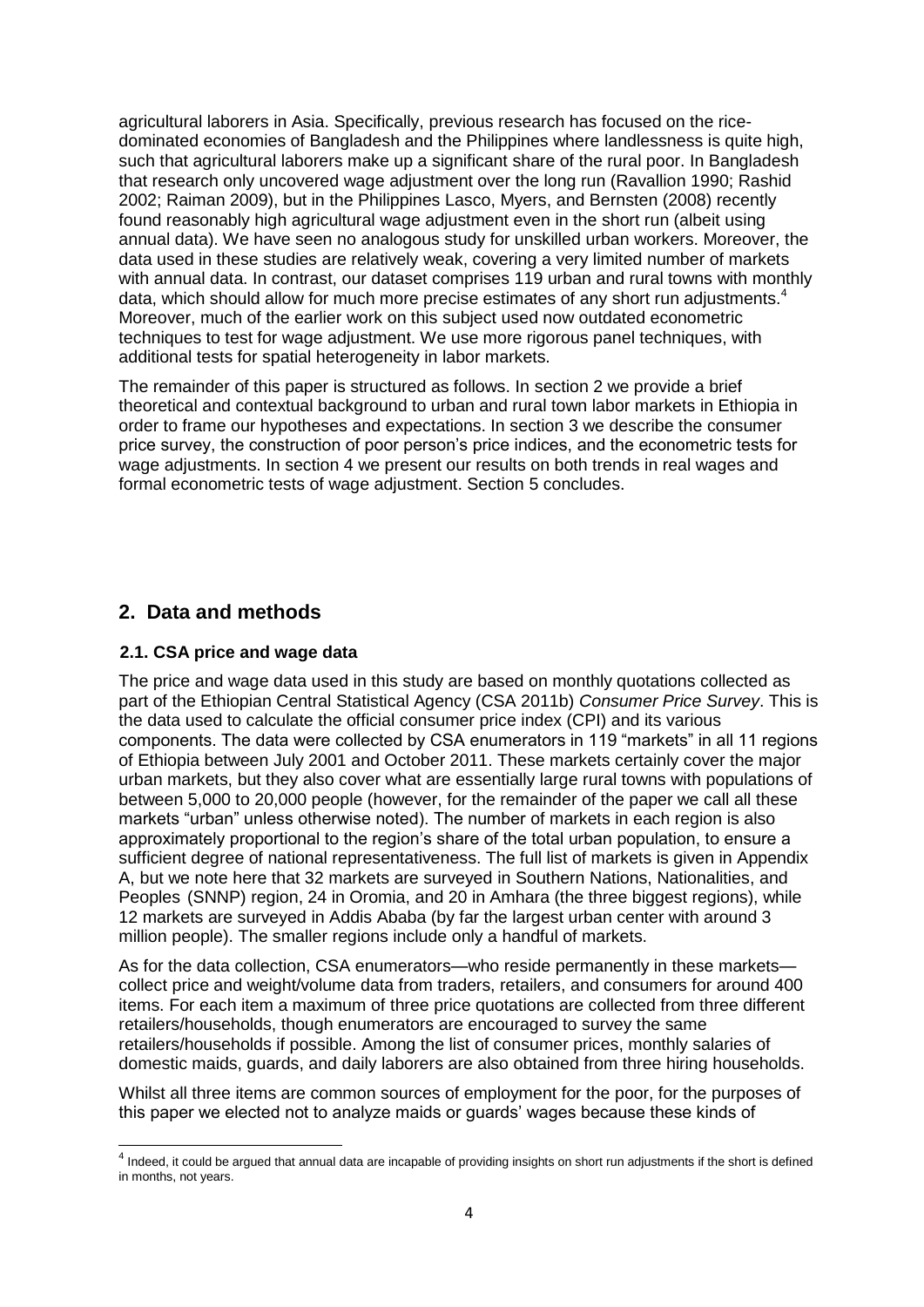household employees are often paid with food-in-kind (one implication being that household employees were partly protected from food inflation). In contrast, it is much less common to pay daily laborers in this fashion. Even so, the broad category of "daily laborers" covers a wide range of common employment types, particularly in the booming construction industry, but also many other types of largely manual labor. As an informal employment category, this wage series also seems broadly representative of the earnings of the urban poor. The CSA labor force survey (CSA 2011a) estimates that just under 40 percent of employment in Ethiopia is informal, and this definition does not even include private household employees such as guards and maids. About 40 percent of the urban population is also identified as poor according to the national poverty line, while about 20 percent of the urban population was classified as unemployed over the period in question.<sup>5</sup>

For these reasons we conclude that there is likely to be a high coincidence between casual employment, unemployment, and urban poverty, and therefore that this "daily laborer" wage series is a relatively good indicator of the income earnings of the urban poor. We also note that although the vast majority of Ethiopia's poor are rural (since the total population is about 80 percent rural), official urban poverty rates in Ethiopia are almost as high as rural poverty.<sup>6</sup>

Another advantage of this data is its spatial coverage of 119 markets across all the regions of Ethiopia. While potential errors in data collection should make us wary of inferring too much from some of the smaller regions in which only a handful of markets are surveyed, the extensive spatial coverage of the CSA (2011b) survey affords us the opportunity to explore spatial heterogeneity in wage trends and wage–food price relationships. This is likely to be particularly important in Ethiopia given that most analysts still regard the Ethiopian labor market as quite segmented across space and occupational categories (World Bank 2007; Bigsten, Mengistae, and Shimeles 2007; Serneels 2008; Dendir 2006).

#### <span id="page-10-0"></span>**2.2. Construction of pro-poor price indices**

Clearly a major objective of this study is to measure and analyze the disposable incomes of the urban poor. In addition to data on nominal wages of daily laborer, we therefore need to deflate these wages by an appropriate price index. While one option is simply to use the official CSA food and non-food price indices of each region, these aggregate indices may not reflect the consumption patterns of the poor and do not take into account the urban-rural distinction. We therefore construct a series of poor person's price indices for urban areas. The method for doing so is quite standard, and such indices have been computed for a number of countries and regions (see, for example, USAID 2009; Sobrado, Demombynes, and Rubiano 2008; and Garner, Johnson, and Kokoski 1996), particularly in more urbanized regions of Latin America (obviously such indices are less relevant for rural food producing households).

To construct such an index for Ethiopia we use the CSA's Household Income, Consumption and Expenditure Survey (HICES) of 2004/05 (CSA 2007), which has detailed data on household expenditure. We follow a fairly standard practice of defining the poor as the bottom two quintiles of the aggregate expenditure measure.<sup>7</sup> After excluding the non-poor,

<sup>6</sup> Of course, measuring rural and urban poverty differentials is very complex in an economy with so much subsistence consumption. Hence it may be that the rural–urban poverty differentials reported by official data are not very precise.

<sup>&</sup>lt;u>the Gobbi (2006) notes that the challenge in the urban areas is not only that the unemployment rate is large but the duration of the duration of the duration of the duration of the duration of the duration of the duration</u> unemployment is also considerably long. In 2004, about half of unemployed active job seekers could not find job for over 12 months. However, many if not most of these individuals would engage in some form of casual employment. We also note the regional variation in unemployment based on CSA (2011a) data. The largest unemployment rate was registered in Addis Ababa (25 percent) followed by the second biggest city, Dire Dawa (23 percent). The rate in the other relatively large regional states varied between 10–19 percent. There are also big gender differences in unemployment, with female unemployment rates pervasively higher than male unemployment rates.

While we might have used the urban poverty line, we note that since urban poverty was just under 40 percent anyway this choice would have been immaterial.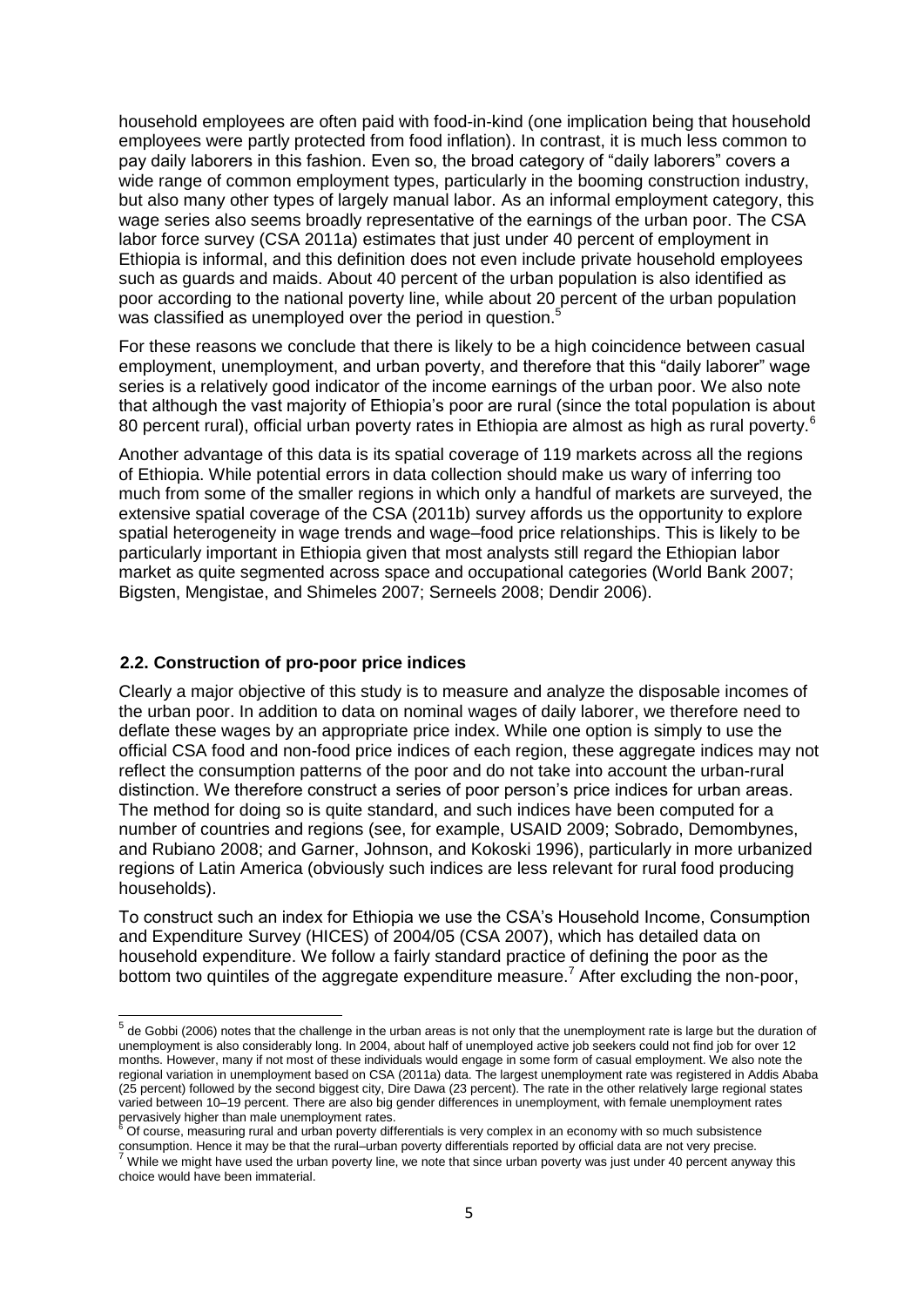we then compute the expenditure shares for all food and non-food items, and then match these items to those collected in the CSA Consumer Price Survey. Note that since HICES is representative at the rural and urban levels of each region, we compute 22 separate poor person's price indices (PPPIs), or two for each of the 11 regions. Calculating these regionally disaggregated indices is quite important because of significant heterogeneity in consumption patterns across the regions. For example, in the SNNP region *enset* (false banana) is a major staple, but in the rest of the country maize, *teff*, wheat, and some coarse grains are the principles staples (again with variation). Note also that since we are essentially focusing on urban markets (including large rural towns), we only use the urban poor person's price indices.

Given these considerations, the formula for these prices indices (*P*) can be represented by equation (1):

$$
P_{r,t} = \sum_{n=1}^{N} s_{n,r} \cdot p_{n,r,t} \tag{1}
$$

Where *r* denotes the region, *t* denotes the month of observation, and *n* denotes the food and non-food items, and  $S_{n,r}$  and  $p_{n,r}$  denote the expenditure share of item *n* in region *r* and its market price in month *t*. As a result, we have market level prices indices even though the shares of each item are regional.<sup>8</sup> We also note that these indices are calculated for a food aggregate, a non-food aggregate, and a total CPI. Finally, note that index is set with January 2006 as the base period.

#### <span id="page-11-0"></span>**2.3. Hypotheses and econometric tests of the wage–food price relationship**

Recall that our second objective was to formally test whether these wages adjust to changing food prices over the short run. We noted that while this hypothesis had been tested in the context of agricultural laborers in Bangladesh and the Philippines, we know of no such extension to other developing countries or to urban areas. In the context of urban Ethiopia we expect relatively little adjustment because of significant slack in labor markets. Urban unemployment hovered at around 20 percent for most of the 2000s, although there is some evidence of a gradual decline as well as a sizeable gender differential in unemployment, with women experiencing higher unemployment than men. Moreover, although higher food prices could stimulate demand for rural labor, it is not obvious that high rural wages would induce urban-to-rural migration, and thereby exert any upward pressure on urban wages.

Are there other mechanisms by which wages might adjust to food prices? Theories of subsistence wages (or efficiency wages) going back to Leibenstein (1957) would suggest that if unskilled informal workers are already being paid a subsistence wage, then their real wages should not fall any further (in other words, nominal wages should adjust to higher food prices). We know of no evidence testing such a hypothesis in Ethiopia, although in some contexts there is observational support for this institution. For example, it may be that one reason why guards and maids are partly paid with food-in-kind is precisely to provide subsistence support and adequate nutrition to function effectively. For casual workers such as daily laborers, however, there are no common norms in this regard, although it is certainly credible that there might exist a real wage floor below which workers would simply be unwilling to work. The existence of such a floor might imply partial wage adjustment to higher food prices.

On the basis of existing theory and the realities of the Ethiopian labor market, our principal hypothesis is that daily laborer wages should exhibit little or no adjustment to higher food prices. To test this hypothesis we use time series econometric techniques appropriate to our

<sup>&</sup>lt;u>edical</u><br><sup>8</sup> Since Gambella was not included in the HICES we could not produce a PPPI for this region. Hence we just use the regional monthly food and non-food price indices for the 3 markets representing this region.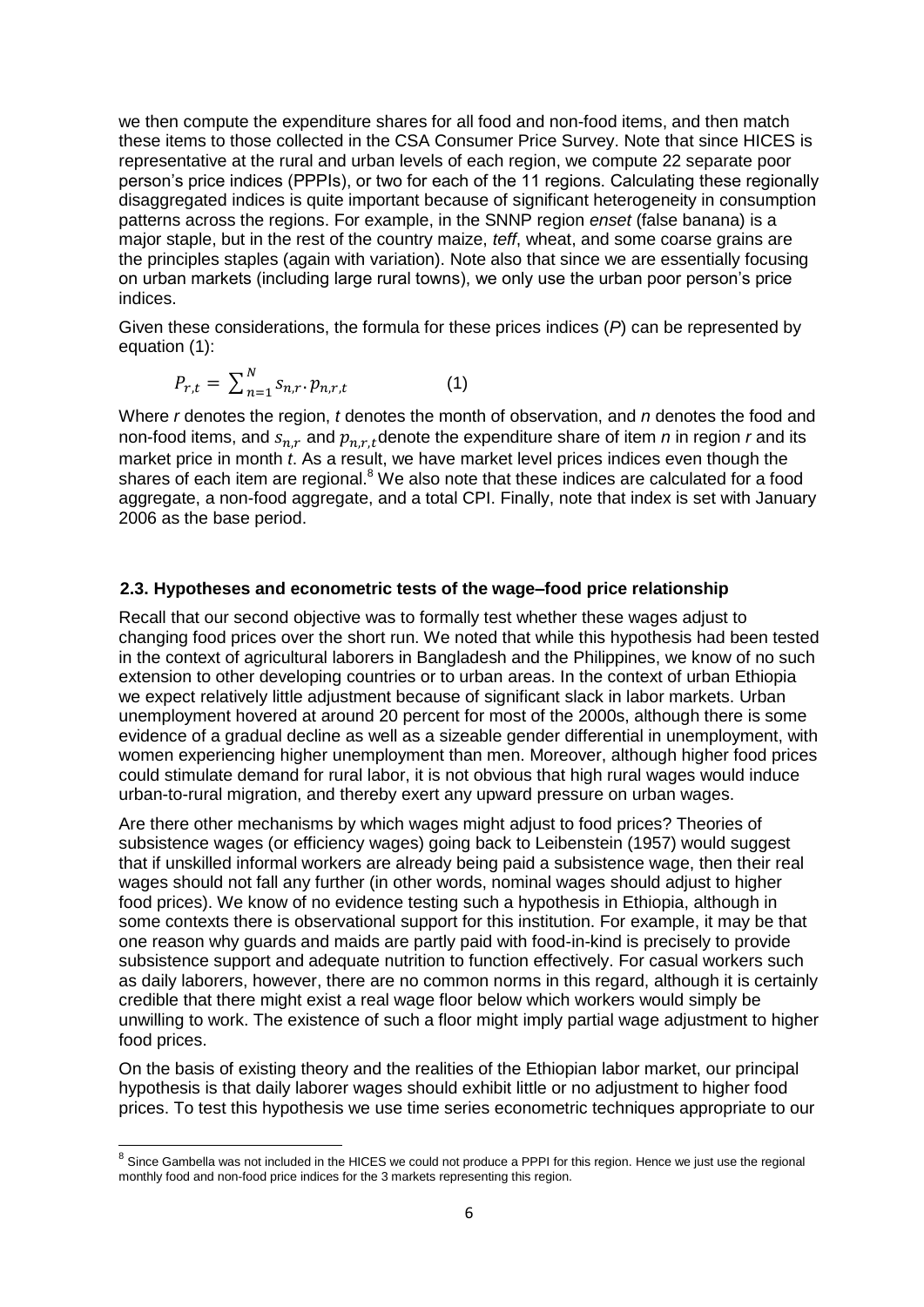panel data. The CSA consumer price data constitute a relatively large cross-section (115 markets after dropping four with incomplete data) and a relatively long time series covering 153 months, making it a powerful dataset. However, while there are number of alternative panel regressors available to us, some of these do not perform well with long time series dimensions (such as the increasingly popular dynamic panel GMM methods). Thus we rely on the panel vector error correction model (PVECM). The PVECM can be used to establish if there exists a long term equilibrium relationship between the variables considered and the speed of adjustment towards this relationship in cases of short run disequilibria (such as price shocks). This technique is analogous to the approach adopted by Lasco, Myers, and Bernsten (2008) in a similar context, although Lasco et al. do not have panel data or high frequency data.

To illustrate the model, suppose we want to estimate a vector autoregressive system of equations involving laborers' wages, food, and non-food price indices that we described above. Then the general form of the system of equations is given by:<br> $Z_{it} = A_1 Z_{it-1} + \cdots + A_k Z_{it-k} + \mu + \delta t + \xi_{it}$ , (2)

above. Then the general form of the system of equations is given by:  
\n
$$
Z_{it} = A_i Z_{it-1} + \dots + A_k Z_{it-k} + \mu + \delta t + \xi_{it},
$$
\n(2)

Where:  $Z_{it}$  is a 3 by 1 vector of wages, food, and non-food price index for market i and period t;  $A_1$ , ...,  $A_k$  are 3 by 3 matrices of unknown variables where k is the lag length;  $\mu$  is a constant term, which together with the time trend term t is called the deterministic component;  $\xi_{it}$  are error terms assumed to be white noise with  $\xi_{it} \sim N_p(0, \Sigma_i)$ .<br>After some manipulation equation (2) reduces to the cointegrating relationship:<br> $\Delta Z_{it} = \Theta_1 \Delta Z_{it-1} + \Theta_2 \Delta Z_{it-2} + \cdots + \Theta_{k-1} \Delta Z_{it-(k-1)}$ 

After some manipulation equation (2) reduces to the cointegrating relationship:

$$
\Delta Z_{it} = \Theta_1 \Delta Z_{it-1} + \Theta_2 \Delta Z_{it-2} + \dots + \Theta_{k-1} \Delta Z_{it-(k-1)} - \Psi Z_{it-1} + \mu + \delta t + \xi_{it}
$$
(3)

where

$$
\Theta_{k-1} = -A_k, \ \Theta_{k-1} = -A_k - A_{k-1}, \ \dots, \ \Theta_1 = -A_k - A_{k-1} - \dots - A_2,
$$
  
and  $\Psi = (I - A_1 - \dots - A_k).$ 

If the variables in Z<sub>it</sub> are cointegrated, then there exist two 3 by r matrices,  $\alpha$  and  $\beta$  , where 3 is the number of variables in  $Z_{it}$  and r is the number of cointegrating vectors such that  $\Psi = \alpha \beta'$ , whereby  $\Delta Z_i$  is stationary and  $Z_i$  is non-stationary, but  $\beta Z_i$  is stationary (Johansen 1988, 1991). The cointegrating rank r should be such that  $0 < r < 3$ . The extreme case in which r=0 implies no cointegration between the variables while if r=3 the variables are cointegrated in levels and there is no need for first differencing of the variables.

Given the non-stationary series, using OLS to estimate (2) will lead to misleading conclusions resulting from two sources. The first is the well documented case of spurious regression in which the variables appear to be related even when they are not, due to their common trend. The second reason is that one of the assumptions of OLS is violated as the error term of the first equation is correlated with the remaining two and vice versa. Given first differences of the variables are stationary and that the variables are related, then the cointegrating equation given by (3) will reveal that relationship. To run this cointegrating relationship we apply the following steps.

First, we apply the Johansen (1988, 1991) method of estimating the cointegrating PVECM given by equation (3). Application of this method proceeds in four steps.**<sup>9</sup>** The 3 preestimation procedures required are determination of the lag length, k, the value of the cointegrating rank, r, and decisions on the deterministic component entering in both the short and long run components of equation (3). Summary results of iterative tests conducted using

 9 This section discusses results of tests conducted on the entire sample. The number of lags and cointegrating vectors and deterministic component selected for the subsamples we use are apparent from the results.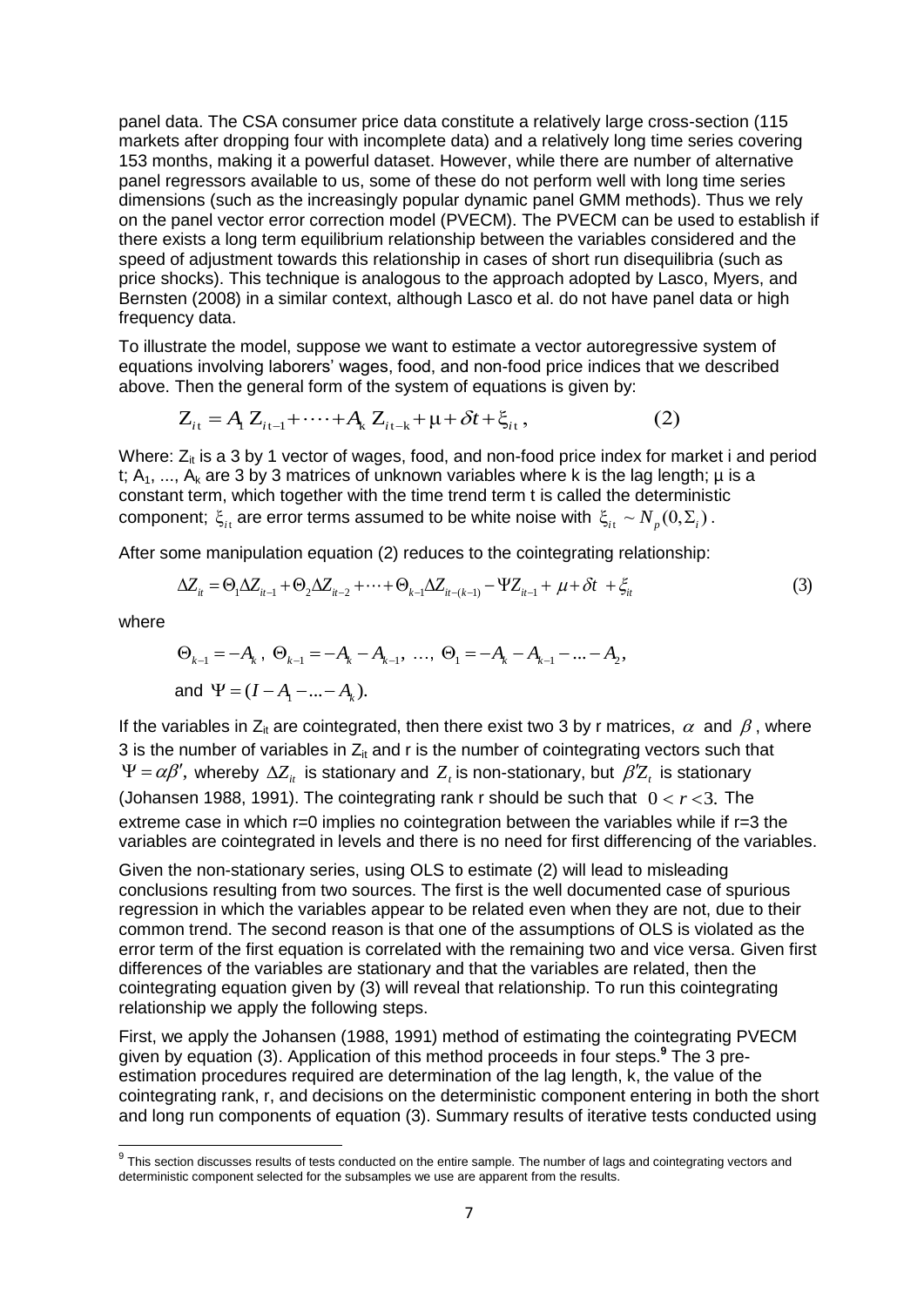the Fisher/Johansen multivariate panel cointegration tests (due to Maddala and Wu (1999)) are given in Appendix Table B.2. All 11 alternative tests reject the null hypothesis of no cointegration. Results of the panel cointegration test reveal a cointegrating vector of 2 at lag length 1. However, since the model specified with 1 lag and 2 cointegrating vectors performs inferior in terms of LL, AIC, and SIC statistics (results not reported) we selected a model using 1 cointegrating vector. Comparing the performance of the remaining specifications, overall performance, and the significance of coefficients, we selected a model with 3 lags.

One issue worth discussing is the treatment of endogeneity. Hypothetically at least, it is possible that wages could cause food or non-food prices, in addition to or instead of consumer prices causing wages, or that a third factor could simultaneously cause changes in both consumer prices and wages (for example, an expansion in the money supply or a construction boom). Whilst the persistence of unemployment perhaps makes causation from wages to price less likely, the PVECM estimates a full set of equations that allow us to test for reverse causation. As expected, we find very little evidence of significant and substantial reverse causation. As for simultaneous causation, the PVECM partly controls for this influence through several control variables: an autoregressive (AR) terms, time trends, and non-food prices.

### <span id="page-13-0"></span>**3. Results**

In this section we first describe trends in prices (food and non-food) and wages (real and nominal) for Ethiopia as a whole and for the major regions of the country, before summarizing the results of our econometric tests of short and long run wage–food price relationships.<sup>10</sup>

For our descriptive results the raw market data are averaged across the markets that exist in each of the respective regions to yield regional averages. We also use nationwide nominal and real average wages as a benchmark for relative trends in the five regions while also including the effects of the remaining six regions in a manner that avoids clutter. We also note that although daily wages are measured as a monthly figure in the raw data, we convert the data to daily wages since casual laborers are often contracted on daily terms or piecemeal rates.

We begin with a description of price trends for poor consumers in Ethiopia. Figure 3.1 shows the poor person's price indices for the food and non-food groups as well as a nominal daily laborer wage index (see Appendix C for a comparison of trends in the poor person's CPIs to the general CPIs). All three indices are set at 100 for December 2006. All three series trend upwards in a similar fashion, but there are two sharp food price spikes evident in the data, while non-food prices also increased relatively steeply in 2011. The first food price spike began in mid-2007. From that time until mid-2008 food prices essentially doubled, while nonfood prices increased by less than half that amount. The second spike was slightly less sharp, with food prices increasing by about 65 percent. We note that these spikes coincide with sharp increases in international prices, although domestic factors (strong economic growth, limited agricultural supply response, and strong growth in money supply) are also thought to be contributing factors.

 $\overline{a}$  $10$  These five regions together account for 90 percent of the country's total population and the 11,056 market level monthly observations in these regions constitute 82 percent of the total.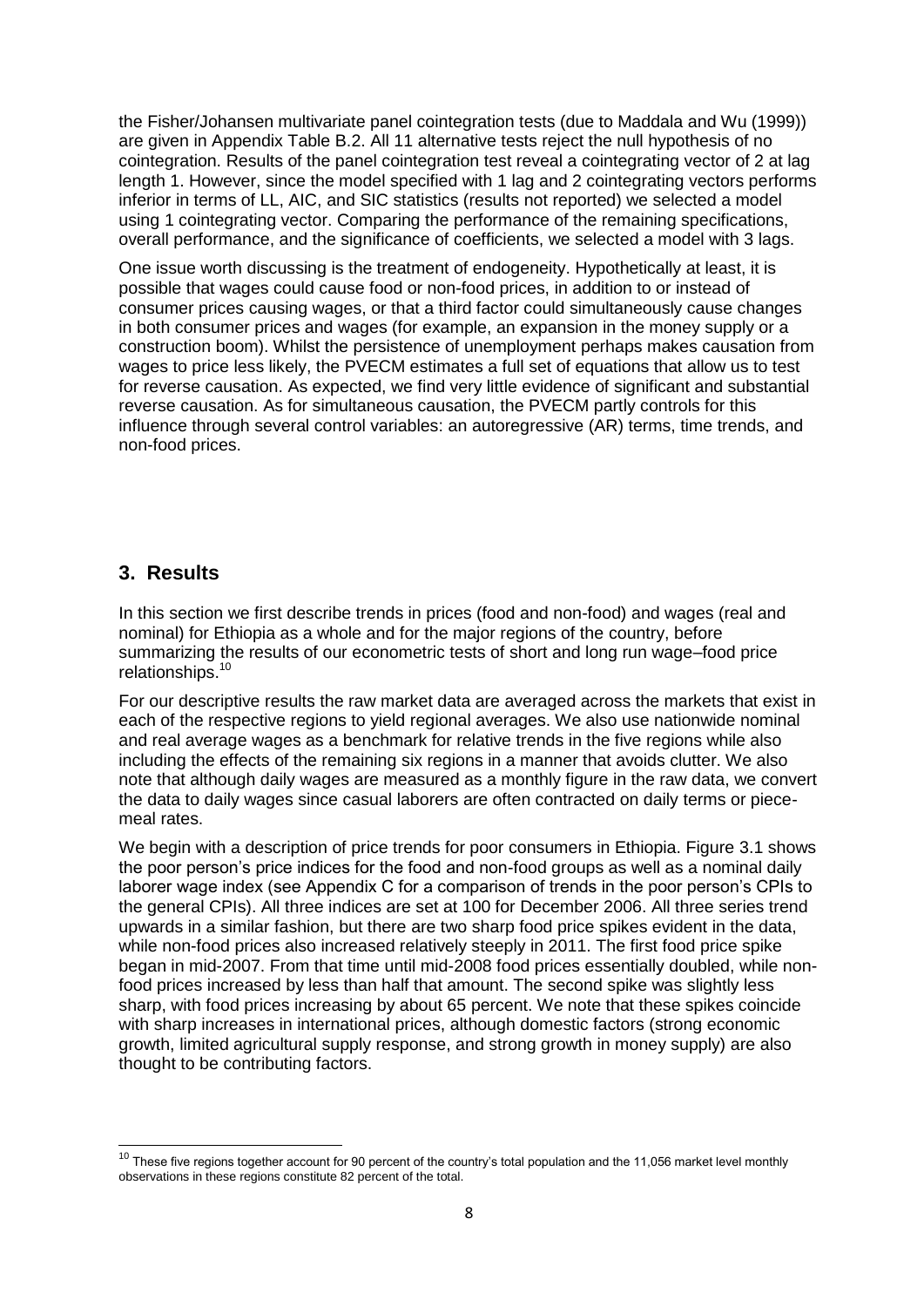

<span id="page-14-0"></span>**Figure 3.1—Trends in food and non-food nominal prices for the urban poor: 2001– 2011**

From Figure 3.1 one can already see that food prices outpaced nominal wage growth in 2007–2008 and 2011. In Figure 3.2 we look at this more closely by deflating nominal wages by the food price index for the urban poor and the total price index for the urban poor.<sup>11</sup> For the ultra-poor, who are likely to spend a very high share of their income on food, it may be that deflating nominal wages by food prices alone is a better indicator of their purchasing power, whereas deflating by the total CPI may be more sensible for somewhat less poor groups.<sup>12</sup>

The distinction is important because when wages are deflated by the total CPI then they show an upward trend over 2001–2011 that is seriously interrupted by the two food price spikes (indeed, at the end of our sample in October 2011 real wages were just 5 percent higher than they were in 2001). However, if one looks at wages deflated only by food prices, then there is no trend, and the shortfalls in disposable income brought about by the two food price hikes are substantial. In 2008 as a whole, for example, food-disposable daily wages were about 15.5 percent lower than they were in 2007, but from a peak in mid-2007 to the trough in September 2008 food-disposable wages fell by around 26 percent. In absolute terms daily wages bottomed out at 8.4 ETB (Ethiopian Birr) per day, or about 0.7 US dollars at the December 2006 exchange rate.<sup>13</sup> When deflated by the total price index for the poor the drop in wages is much smaller in 2008, at about 10 percent.

In 2009 and 2010 food-disposable wages recovered quite strongly and peaked in August of 2010, but from September 2010 to May of 2011 they again fell by around 26 percent.

Source: Author's calculations from CSA (2011b) data. See section 2 for methods used.

 $11$ <sup>11</sup> Although our focus here is on daily laborers we note that maid's wages trend very similarly.<br><sup>12</sup> Discussion with local synarts revealed that mapy of the urban near , such as alum duallers

<sup>12</sup> Discussion with local experts revealed that many of the urban poor—such as slum dwellers—pay very low rents, suggesting that the vast majority of their income is indeed spent on food. This share would be expected to rise during periods of high real food price changes.

<sup>13</sup> One should not compare this figure of 0.7 US dollars to standard \$1.25 per day poverty numbers, since the latters are based on purchasing power parity conversions. Ethiopia's PPP exchange rate is very different from its official exchange rate, with the ratio of the two at about 0.32 in 2005.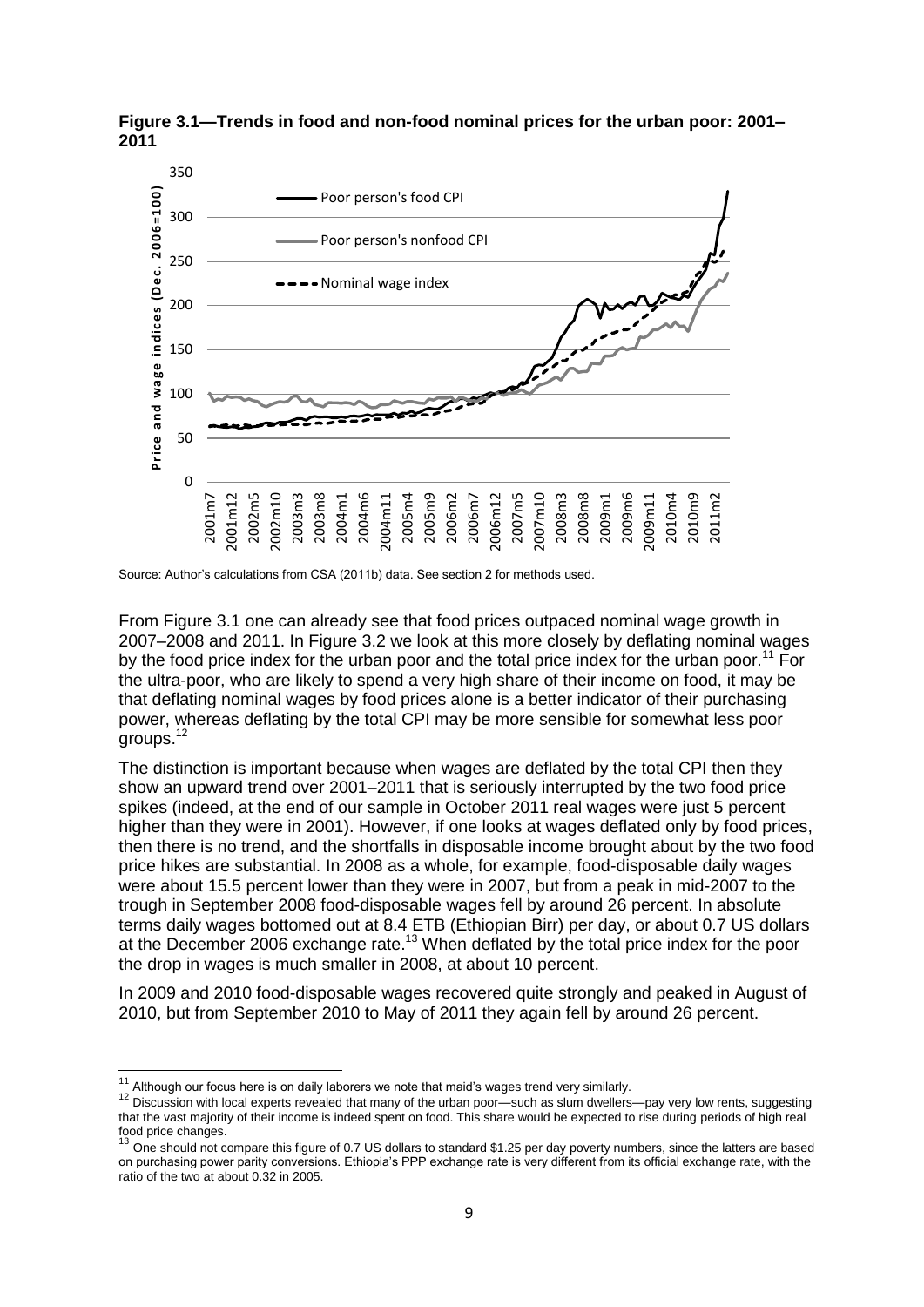Moreover, in 2011 non-food inflation was relatively high (see Figure 3.2), such that the wage series deflated by the total CPI also fell precipitously in 2011, by around 21 percent.



<span id="page-15-0"></span>**Figure 3.2—Trends in real daily laborer wages deflated by CPIs for the urban poor**

Finally, it is also interesting to observe regional variation in these trends given that we have both region-specific price and wage series. In terms of total population sizes, Oromia, SNNP and Amhara are easily the three biggest regions, while Addis Ababa is easily the largest urban agglomeration. Tigray and Somali region are also sizeable and would have a few million urban inhabitants between them. Tables 3.1 and 3.2 report regionally disaggregated results for wages deflated by the food CPI and the total CPI respectively.

Source: Author's calculations from CSA (2011b) data. See section 2 for methods used.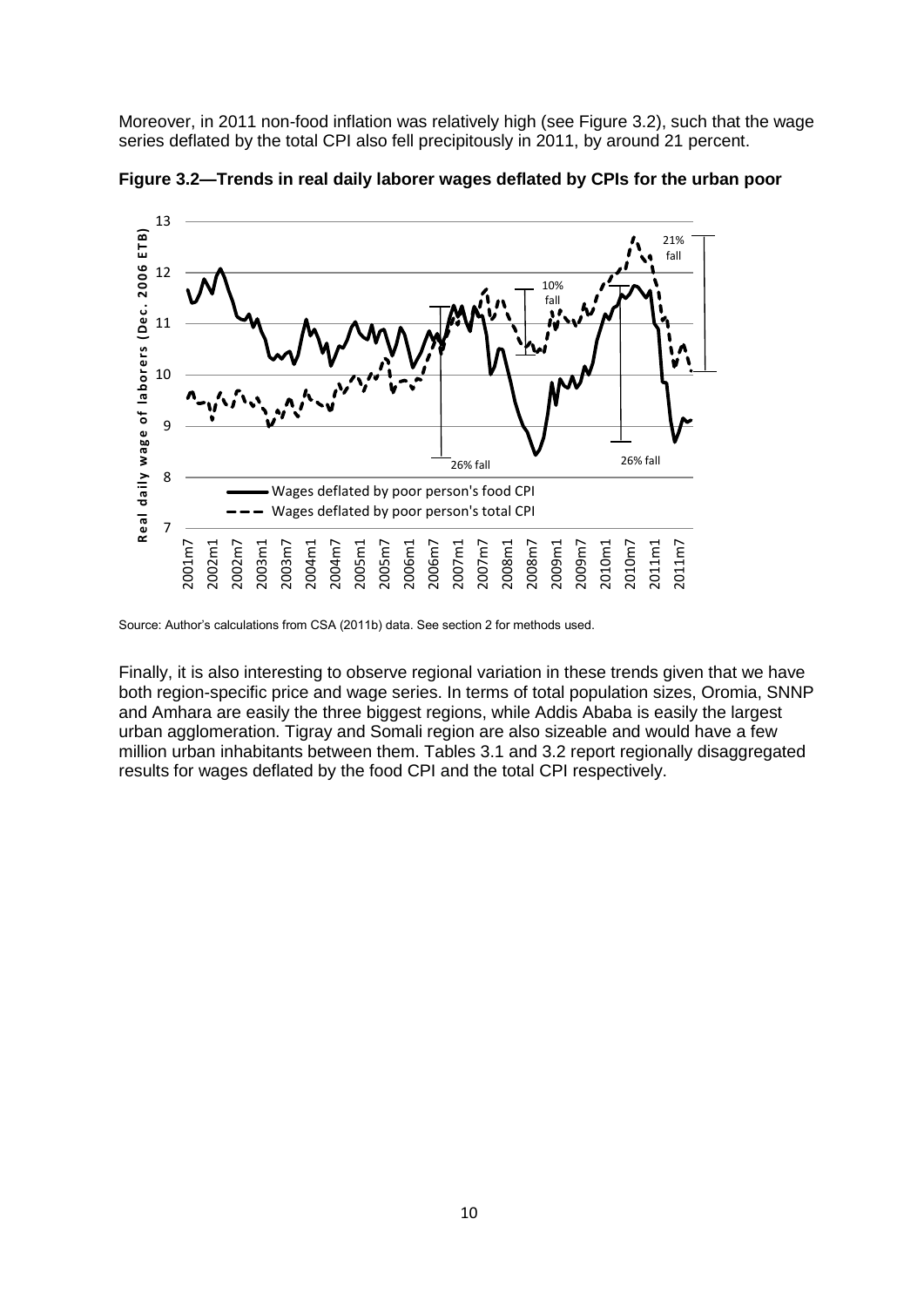| Year                         | <b>National</b> | Oromia   | <b>SNNP</b> | Amhara   | <b>Addis</b> | <b>Tigray</b> | Somali   |
|------------------------------|-----------------|----------|-------------|----------|--------------|---------------|----------|
| 2001                         | 11.7            | 11.8     | 9.2         | 10.0     | 10.6         | 14.5          | 14.2     |
| 2002                         | 11.4            | 11.5     | 8.9         | 9.3      | 10.4         | 13.9          | 14.9     |
| 2003                         | 10.5            | 10.4     | 8.5         | 8.7      | 9.4          | 12.4          | 14.2     |
| 2004                         | 10.7            | 10.2     | 9.1         | 9.3      | 10.2         | 12.3          | 13.5     |
| 2005                         | 10.8            | 10.0     | 8.9         | 9.7      | 11.1         | 12.7          | 12.3     |
| 2006                         | 10.7            | 9.8      | 8.8         | 10.5     | 11.3         | 11.5          | 11.5     |
| 2007                         | 10.9            | 9.9      | 8.7         | 9.6      | 11.6         | 12.3          | 14.2     |
| 2008                         | 9.2             | 7.7      | 6.8         | 8.5      | 10.2         | 11.4          | 12.6     |
| 2009                         | 10.0            | 8.5      | 7.4         | 9.7      | 10.8         | 11.4          | 14.4     |
| 2010                         | 11.5            | 9.6      | 9.3         | 10.4     | 11.3         | 12.9          | 15.4     |
| 2011                         | 9.7             | 8.2      | 7.6         | 8.7      | 9.3          | 13.0          | 12.2     |
| Change in wages<br>2007-2008 | $-15.5%$        | $-22.4%$ | $-21.8%$    | $-11.5%$ | $-11.8%$     | $-6.8%$       | $-11.2%$ |
| Change in wages<br>2010-2011 | $-15.8%$        | $-14.2%$ | $-17.4%$    | $-16.5%$ | $-17.4%$     | 0.8%          | $-20.7%$ |

<span id="page-16-0"></span>**Table 3.1—National and regional trends in daily laborers' wage (2006 ETB), deflated by the poor person's food CPI: 2001–2011**

Source: Author's calculations from CSA (2011b) data. See section 2 for methods used.

Notes: National averages are a weighted average of regional results, with the weights being the number of markets in a region relative to the total number of markets in the country. SNNP = Southern Nations, Nationalities, and Peoples region.

| Year                         | <b>National</b> | Oromia   | <b>SNNP</b> | Amhara   | <b>Addis</b> | <b>Tigray</b> | <b>Somali</b> |
|------------------------------|-----------------|----------|-------------|----------|--------------|---------------|---------------|
| 2001                         | 9.5             | 9.7      | 7.6         | 8.6      | 9.0          | 12.1          | 12.9          |
| 2002                         | 9.5             | 9.7      | 7.3         | 8.3      | 8.8          | 11.9          | 13.3          |
| 2003                         | 9.3             | 9.5      | 7.4         | 8.1      | 8.6          | 11.0          | 13.3          |
| 2004                         | 9.7             | 9.4      | 8.3         | 8.6      | 9.2          | 10.7          | 13.0          |
| 2005                         | 9.9             | 9.4      | 8.5         | 9.1      | 10.3         | 11.5          | 12.0          |
| 2006                         | 10.4            | 9.7      | 8.9         | 10.1     | 10.7         | 11.3          | 11.7          |
| 2007                         | 11.3            | 10.5     | 9.2         | 10.0     | 12.3         | 13.5          | 15.3          |
| 2008                         | 10.8            | 9.4      | 8.3         | 9.9      | 11.9         | 13.6          | 15.1          |
| 2009                         | 11.2            | 9.8      | 8.6         | 10.8     | 12.1         | 13.4          | 16.0          |
| 2010                         | 12.2            | 10.6     | 10.0        | 10.9     | 11.7         | 14.6          | 17.3          |
| 2011                         | 10.9            | 9.9      | 9.1         | 9.5      | 10.0         | 14.7          | 15.9          |
| Change in wages<br>2007-2008 | $-4.9%$         | $-11.0%$ | $-9.8%$     | $-1.5%$  | $-3.4%$      | 0.9%          | $-1.4%$       |
| Change in wages<br>2010-2011 | $-10.4%$        | $-7.3%$  | $-8.5%$     | $-13.0%$ | $-15.0%$     | 0.3%          | $-8.3%$       |

<span id="page-16-1"></span>**Table 3.2**—**National and regional trends in daily laborers' wage (2006 ETB), deflated by the poor person's total CPI: 2001–2011**

Source: Author's calculations from CSA (2011b) data. See section 2 for methods used.

Notes: National averages are a weighted average of regional results, with the weights being the number of markets in a region relative to the total number of markets in the country. SNNP = Southern Nations, Nationalities, and Peoples region.

In Table 3.1 what is most striking is that the two most populous regions in the country saw the largest food-disposable income declines in 2008 (22.4 percent in Oromia and 21.8 percent in SNNP, while the Amhara, Addis, and Somali regions saw smaller declines (11–12 percent) and Tigray smaller again (6.8 percent). However, in the 2011 food price spike there was not much regional variation in food-disposable income, except in Tigray in which there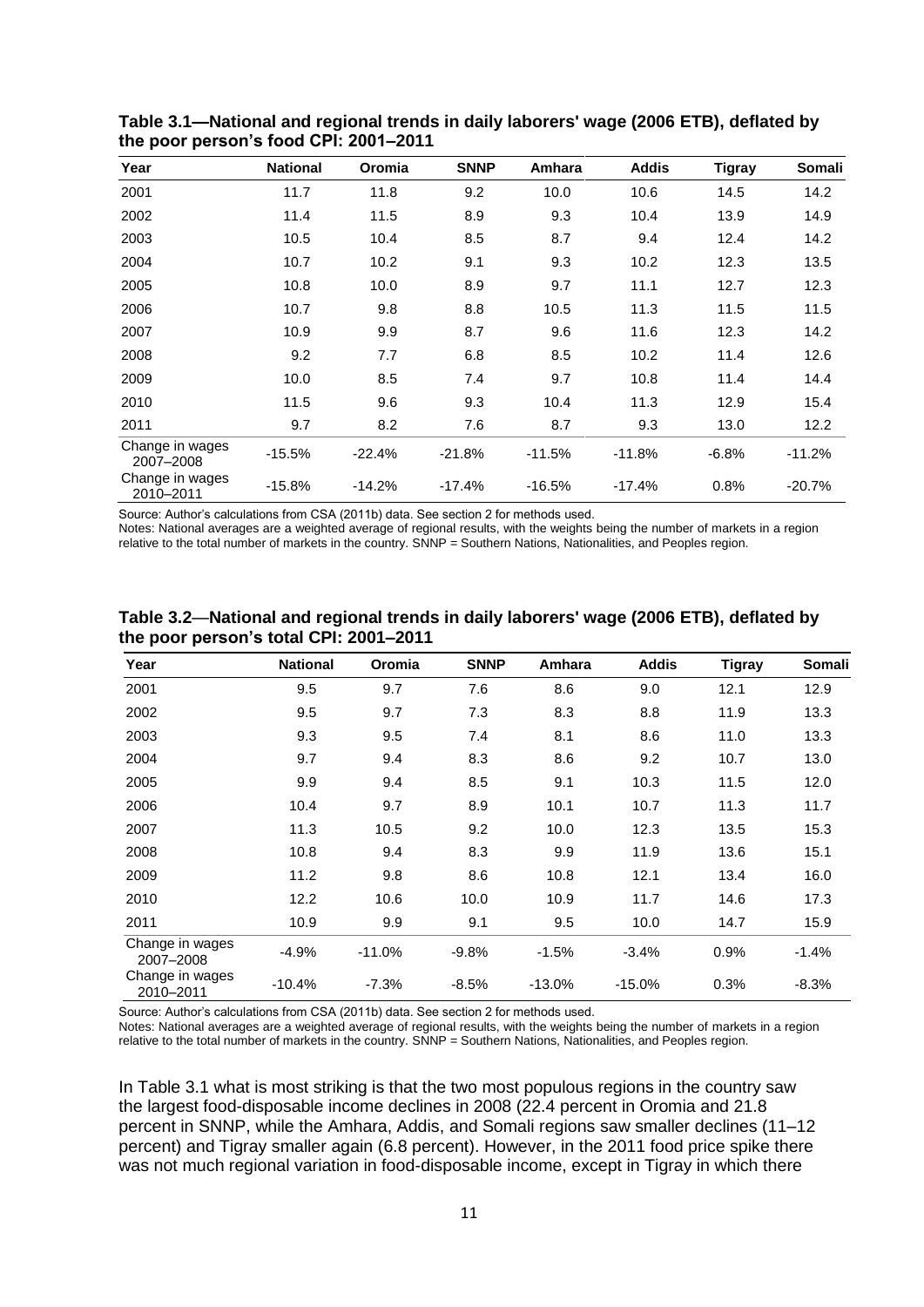was essentially no change. This suggests that Tigray's labor market is not well integrated with the rest of the country, and that local economic forces in that region are driving up wages there.<sup>14</sup>

In terms of the wage series deflated by the total CPI (Table 3.2), we see a similar pattern of results, but also that the 2008 crisis was not as severe as the 2011 crisis. In 2008, real wages declined by 10 percent in the two largest regions (Oromia and SSNP), but most other regions saw only modest declines in real wages. In 2010–2011, however, all regions except Tigray experienced real wages declines of 7 percent or more, with Addis Ababa and Amhara seeing 15 percent and 13 percent real wages declines, respectively.

We now turn to formally testing whether daily laborer wages respond to price changes over the short run. From the trends observed in the previous section it is already clear that wages certainly did not fully respond to the sharp food price spikes of 2008 and 2011, but we may still observe some adjustment. Moreover, the PVECM allows us to distinguish between long run adjustments represented by cointegrating equations, and short run adjustments represented by the speed at which short run price-wage differences dissipate. For welfare purposes, we are of course much more interested in the issue of short run adjustment, but in the interests of full reporting we report the long run cointegrating relationship in equation (4):

Wages = -2.95 + 1.24\*Food *CPI* - 0.10\* Non-food *CPI* - 0.0001\* 
$$
t + e_{it}
$$
 (4)

We note that only the long run coefficient on the food CPI is significant at conventional levels (at the 1 percent level). Hence, in the long run wages only adjust to food prices. Moreover, the 95 percent confidence interval for the long run wage–food price elasticity is between 1.12 and 1.36, implying that the elasticity is significantly different larger than unity. In terms of robustness tests we derived cointegrating relationships for each region, but found no substantial differences for any of the major regions. For example, the long run wage–food price elasticities for Oromia (0.97), SNNP (1.21), Amhara (1.11), and Addis Ababa (0.90) are all significant at the 1 percent level and not radically different from each other or from the elasticity for the entire country (1.24). We also estimated these coefficients for different town and city sizes, in which we found wage–food price elasticities were somewhat smaller in larger cities of more than 30,000 people (1.12) than in smaller towns of less than 30,000 people (1.27). In all equations the elasticity with respect to non-food prices was not significantly different from zero.

Bearing in mind Keynes' famous quip that in the long run we are all dead, we should perhaps be less interested in the cointegrating relationships discussed above, and more concerned with short run adjustment coefficients. In Table 3.3 we report short run PVECM results for the full sample, followed by results for sub-samples of larger cities, smaller rural towns, and the three largest regions plus the largest city, Addis Ababa. The pertinent coefficients are those on the lagged changes in the food price index (FPI) of the urban poor. In general the first lag of the FPI is always significant with the expected negative sign, while the second lag is also often significant. However, the coefficients are very small (-0.039 to -0.062), implying that a short run shock to food prices only leads to a very marginal change in wages. There is little variation across samples, although in SNNP only the third lag of the FPI is significant (and then only marginally so at the 10 percent level) while the FPI coefficients are slightly higher for Addis Ababa. Interestingly, there is no short run wage adjustment to non-food price shocks in any of the samples.

 $\overline{a}$ 

<sup>&</sup>lt;sup>14</sup> While we should not rule out some amount of measurement error (only 8 markets are surveyed in Tigray, which amounts to about 21 observations in total), anecdotal evidence also suggests heightened economic activity in Tigray. This is based on personal communication with colleagues currently working in Tigray.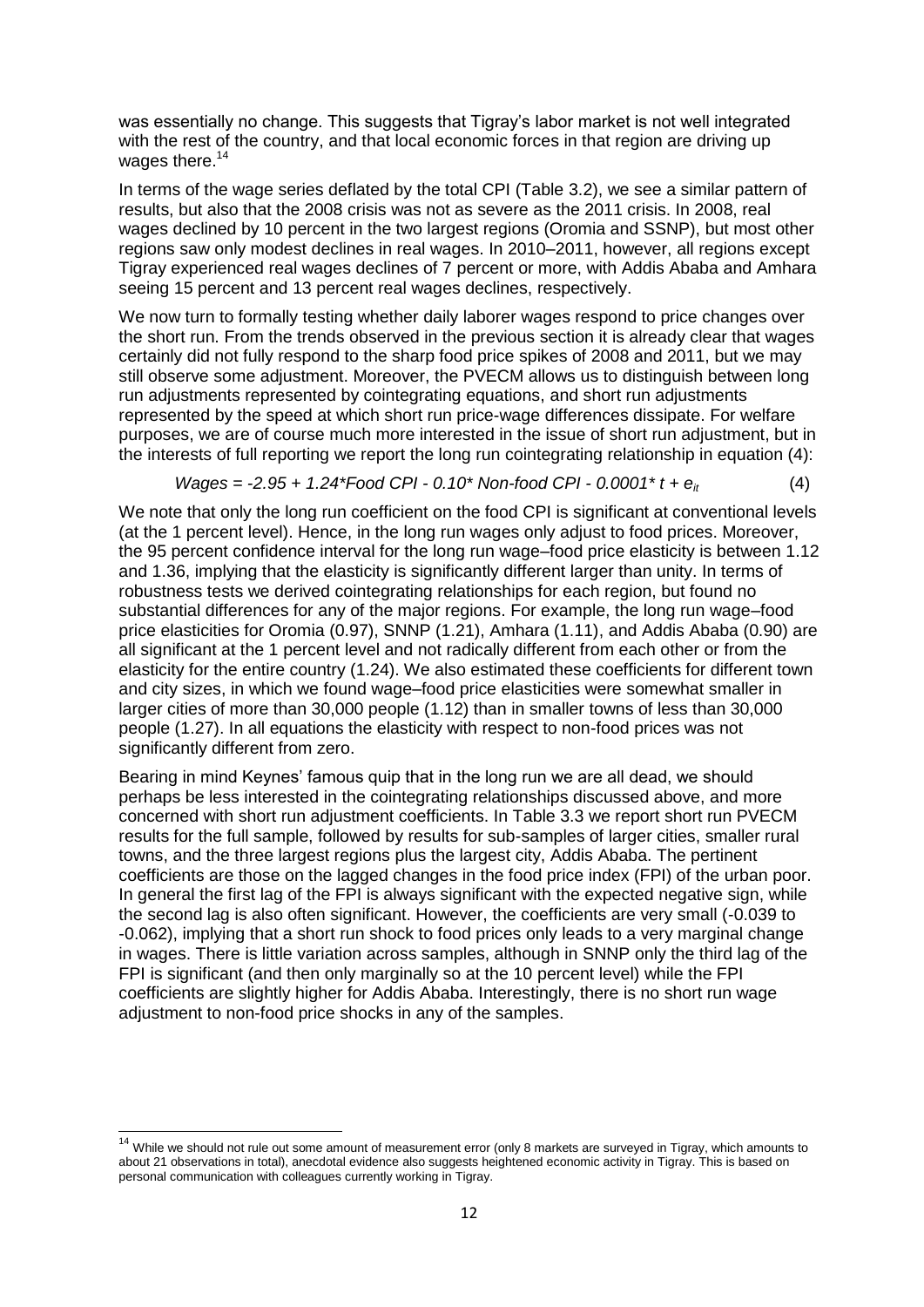| Regression No.                          | 1           | $\overline{2}$ | $\mathbf 3$ | 4           | 5           | 6           | $\overline{7}$ |
|-----------------------------------------|-------------|----------------|-------------|-------------|-------------|-------------|----------------|
| Sample                                  | Full        | Cities>20K     | Towns>20K   | <b>SNNP</b> | Addis       | Amhara      | Oromia         |
|                                         |             |                |             |             |             |             |                |
| $\Delta$ Waget-1                        | $-0.356***$ | $-0.354***$    | $-0.355***$ | $-0.333***$ | $-0.285***$ | $-0.337***$ | $-0.387***$    |
|                                         | (0.009)     | (0.014)        | (0.011)     | (0.017)     | (0.029)     | (0.022)     | (0.019)        |
| $\triangle$ Waget-2                     | $-0.147***$ | $-0.152***$    | $-0.143***$ | $-0.096***$ | $-0.133***$ | $-0.151***$ | $-0.139***$    |
|                                         | (0.009)     | (0.015)        | (0.012)     | (0.018)     | (0.029)     | (0.022)     | (0.02)         |
| $\Delta$ Waget-3                        | $-0.081***$ | $-0.069***$    | $-0.085***$ | $-0.068***$ | $-0.043$    | $-0.099***$ | $-0.044**$     |
|                                         | (0.008)     | (0.014)        | (0.011)     | (0.016)     | (0.027)     | (0.021)     | (0.019)        |
| $\triangle$ FPIt-1                      | $-0.039***$ | $-0.038**$     | $-0.041***$ | $-0.057**$  | 0.028       | $-0.062**$  | $-0.038*$      |
|                                         | (0.010)     | (0.016)        | (0.014)     | (0.025)     | (0.038)     | (0.024)     | (0.022)        |
| $\triangle$ FPIt-2                      | $-0.028**$  | $-0.012$       | $-0.037**$  | $-0.067**$  | 0.034       | $-0.045*$   | $-0.013$       |
|                                         | (0.011)     | (0.017)        | (0.015)     | (0.027)     | (0.04)      | (0.025)     | (0.024)        |
| $\Delta$ FPIt-3                         | 0.014       | 0.019          | 0.01        | $-0.037$    | 0.018       | $-0.001$    | 0.035          |
|                                         | (0.01)      | (0.015)        | (0.013)     | (0.024)     | (0.037)     | (0.023)     | (0.022)        |
| $\triangle$ NFPIt-1                     | $-0.004$    | 0.006          | $-0.013$    | 0.011       | $-0.007$    | $-0.004$    | $-0.003$       |
|                                         | (0.007)     | (0.009)        | (0.01)      | (0.016)     | (0.015)     | (0.02)      | (0.017)        |
| $\triangle$ NFPIt-2                     | 0.007       | 0.002          | 0.011       | 0.029       | 0.003       | $-0.008$    | 0.022          |
|                                         | (0.008)     | (0.01)         | (0.011)     | (0.018)     | (0.016)     | (0.022)     | (0.019)        |
| $\triangle$ NFPIt-3                     | 0.002       | 0.000          | 0.003       | 0.009       | 0.007       | $-0.003$    | $-0.005$       |
|                                         | (0.007)     | (0.009)        | (0.01)      | (0.016)     | (0.015)     | (0.02)      | (0.017)        |
| Constant                                | $0.02***$   | $0.02***$      | $0.02***$   | $0.021***$  | $0.017***$  | $0.023***$  | $0.018***$     |
|                                         | (0.001)     | (0.001)        | (0.001)     | (0.002)     | (0.003)     | (0.003)     | (0.002)        |
| F/Chi-squared<br>statistic <sup>a</sup> | 281         | 155            | 137         | 65          | 18          | 38          | 56             |
| Number of<br>observations               | 13,571      | 5,343          | 8,228       | 3549        | 1428        | 2,240       | 2,839          |

#### <span id="page-18-0"></span>**Table 3.3—Short run adjustment coefficients of panel vector error correction (PVEC), July 2001–October 2011**

Source: Analysis using CSA (2011b) data.

Notes: The dependent variable if first difference log of wage of laborers. Coefficients with superscripts \*\*\*, \*\*, and \* are significant at 1, 5, and 10 percent levels, respectively. Standard errors are in parentheses. FPI and NFPI stand for food price index and non-food price index, respectively.<sup>a</sup> While the F-statistics are associated with vector Error correction and fixed effects models the chi-squared statistics are associated with the panel data instrumental variables models. The coefficients are jointly significant at 1 percent in all models. SNNP = Southern Nations, Nationalities, and Peoples region.

In terms of robustness checks, we also ran fixed effects models in first differences and GMM regressions, but these also displayed very similar results: the same patterns of significance and insignificance, and very similar point estimates on the coefficients of relevance. Of course, these results are not very surprising given the descriptive data in Figures 3.1 and 3.2, but they at least formally confirm the weak response of wages to food price innovations.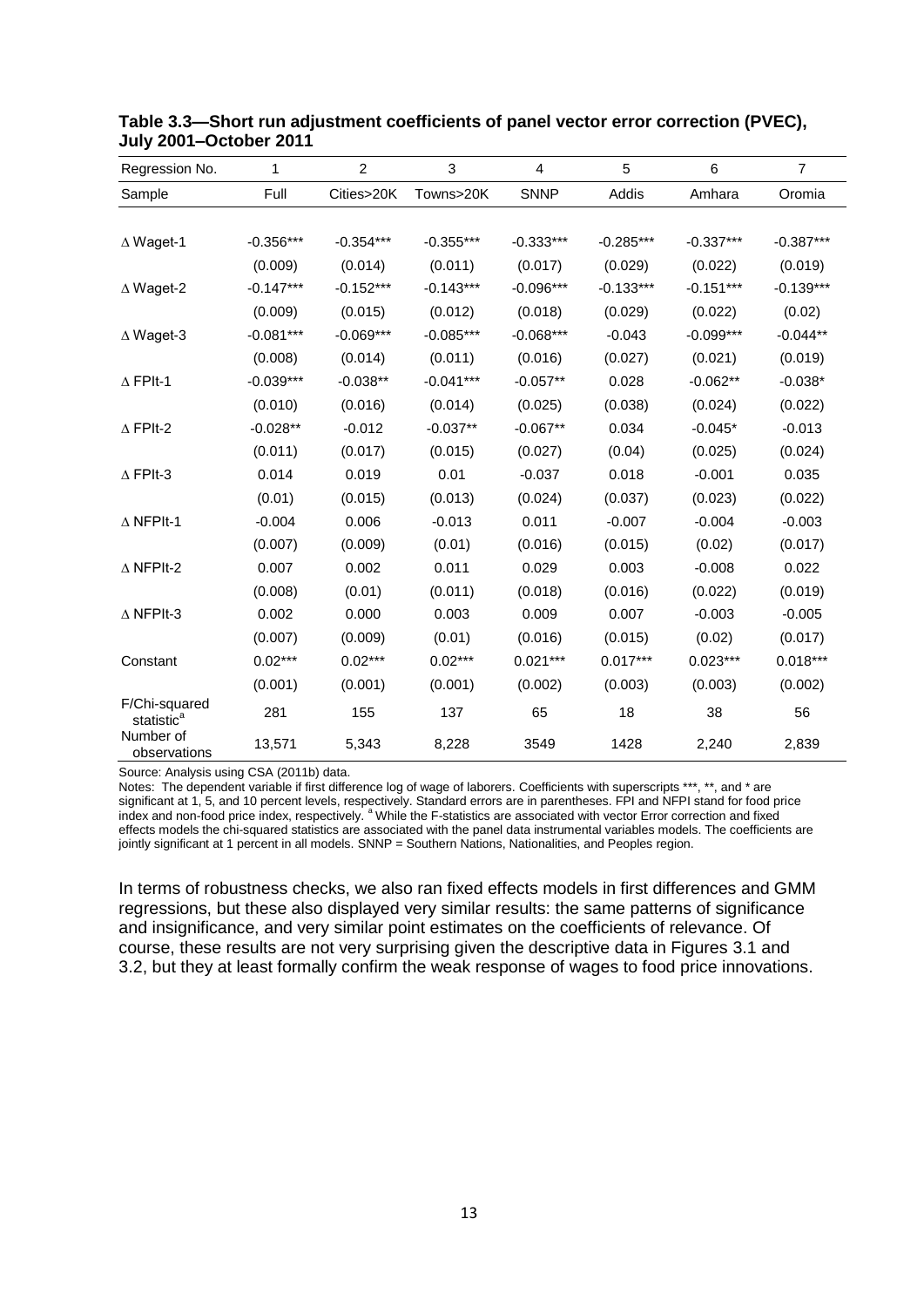### <span id="page-19-0"></span>**4. Conclusions**

This research posed two objectives. First, in light of its exceptionally rapid food inflation, we sought to identify trends in the purchasing power of casual wages in the cities and rural towns of Ethiopia. And second, in light of a very sparse literature on wages and food prices, we aimed to formally test whether casual wages in these predominantly urban areas adjusted to higher food prices, and if so, to what degree.

On the first of these objectives we found a sharp deterioration in the food purchasing power of wages from mid-2007 to mid-2008, when food prices first spiked, and again in mid-2011. In the 2007–2008 spike, the food purchasing power of these wages declined by around 20 percent. The overall purchasing power (that is, factoring in trends in non-food prices) declined by around 10 percent. Admittedly, the period of significant decline in purchasing power lasted less than a year (around 4–5 months in 2008), but the rapid deterioration in urban welfare was significant, is corroborated by other survey evidence (Alem and Söderbom 2012), and consistent with simulation evidence (Dessus, Herrera, and de Hoyos 2008). Our data also suggest that the 2010–2011 food crisis had larger welfare impacts than the 2008 crisis because of more rapid non-food inflation. On the second objective, our econometric results were consistent with our descriptive results: we observe a sizeable long run adjustment of wages to food prices, but very little short run adjustment.

Although our results are supported by some existing evidence, they arguably give a different message to the most recent official poverty results for Ethiopia, which are derived from the CSA's 2004/05 and 2010/11 HICE surveys. Those results conclude that urban total poverty fell from 35.1 percent in 2004/05 to 25.7 percent in 2010/11, while urban food poverty fell from 35.3 percent to 27.9 percent. In contrast, we found that urban wages in mid-2011 were only fractionally higher than they were in 2005. One obvious explanation for the apparent contradiction may simply be related to timing issues. Somewhat unusually, the 2010/11 HICE survey took place over a 12 month period (July 2010 to July 2011). At the start of that period real urban wages were about 9 percent higher than they were in 2005, but by July of 2011 real urban wages were 16 percent lower than they were in 2005. Why? Because in the 12 month period in which the 2010/11 HICES was conducted the poor person's food price index rose by 60 percent and the non-food price index rose by 40 percent. This suggests that the HICES results could be very sensitive to the timing of the survey and the accurate matching of household expenditure responses to appropriately timed food and non-food price observations. That said, there could obviously be other legitimate explanations of some discrepancy between the two results, such as the surprisingly large decline in urban inequality observed in the HICES data. We also note that the most recent Demographic Health Survey for Ethiopia (2010/11) shows substantial progress on various non-income indicators of health, education, and nutrition in both rural and urban areas. So, secular welfare trends in Ethiopia are by no means unfavorable from a broader point of view.

What are the research and policy implications of these findings? Following Deaton and Dreze (2002), albeit in a more urban setting, we argue that this kind of casual wage data constitutes a very useful high frequency welfare indicator for the urban poor, especially in periods of volatile prices. Currently, however, very few developing countries collect and report this kind of data. The Ethiopian CSA's approach of collecting casual wage data through its consumer price survey seems a cost-effective means of doing so, although further validation of the data would indeed be ideal.

On the issue of wage–food price adjustments, our formal tests indicate a very weak short run relationship. Future research could test this in other settings. For example, while Ethiopia appears to be a surplus labor economy, some of the fast growing economies of Asia appear to have already passed the Lewis turning point (Zhang, Yang, and Wang 2010), suggesting that food price inflation there may lead to greater wage adjustments. Given the high degree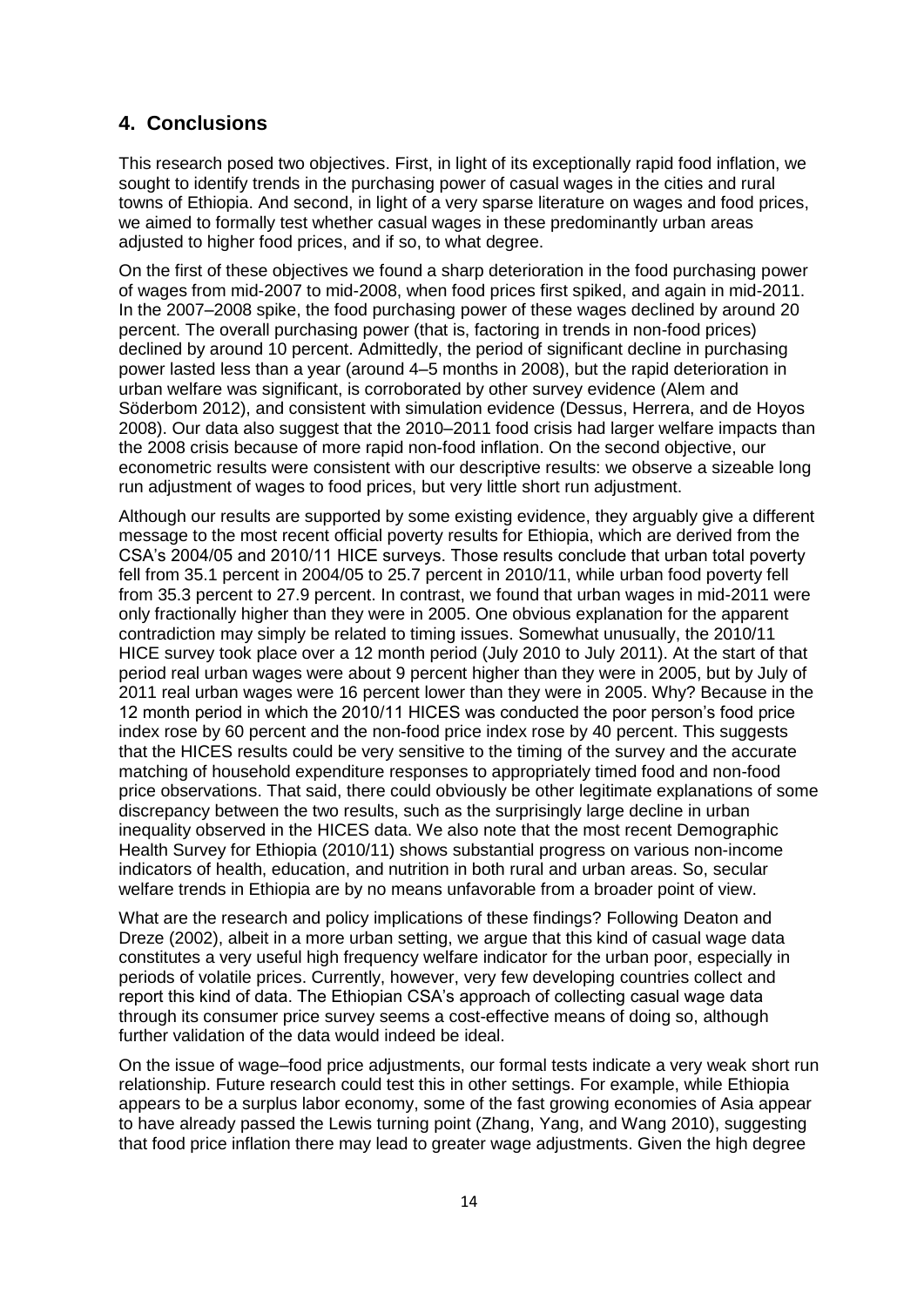of food price volatility witnessed around the world in the past decade—and the likely prospect of ongoing volatility in years to come (Headey, Fan, and Malaiyandi 2010) understanding wage behavior in this regard constitutes an important research agenda.

In terms of policy implications, it is difficult to draw concrete prescriptions on this front. One obvious question that arises from our findings is whether more interventions are needed to protect the urban poor in Ethiopia, particularly from food price volatility. To date, most of Ethiopia's food security interventions have been directed towards rural areas, such as the Productive Safety Nets Program (PSNP). For the most part this heavy rural focus is quite justifiable. According to our estimates from the most recent (2010/11) poverty report for Ethiopia (CSA 2012), there are around 20.7 million \$1.25/day poor in rural areas and just 3.8 million in urban areas. Hence around 80 percent of Ethiopia's \$1.25/day poor reside in rural areas. Similar ratios exist for nutrition indicators. <sup>15</sup> That said it is theoretically probable that the urban poor are more vulnerable to food price volatility than the rural poor. Given the country's exceptionally rapid food inflation in recent years, a much stronger rationale for food security interventions in urban areas has certainly emerged.

In the wake of the 2008 crisis the Ethiopian government's strategy on this front has primarily consisted of directly attempting to reduce food price volatility through price controls and the stocking and destocking of strategic grain reserves. However, given that food prices again rose very sharply in 2011 it appears that attempts to prevent food inflation have not been sufficiently effective. Further research into the drivers of price inflation in Ethiopia could shed light on how inflation might be curbed in the future,<sup>16</sup> but given that Ethiopia is a large importer of food, some amount of internationally induced inflation may be more or less inevitable. If that is indeed the case then this might justify a need for some type of urban social safety net. Among other considerations,<sup>17</sup> such a program would need to carefully appraise how best to effectively protect the urban poor from price volatility. In the 2008 crisis, for example, the rural PSNP did not fully index its cash payment components to rapid food inflation (Sabates-Wheeler and Devereux 2010). Indexing cash payments to a price index such as the poor person's price index developed in this paper—would seem an effective means for preventing that kind of recurrence.

<sup>&</sup>lt;sup>15</sup> It should be noted that it is often difficult to precisely measure rural–urban poverty differentials very precisely since it requires a proper accounting of income or expenditure and of rural–urban price differences. In that regard non-monetary indicators may be better, such as rural and urban malnutrition comparisons. On that front the 2005 Demographic Health Survey suggests that around 18.1 percent of urban women had low body mass in 2005, while 24.5 percent was the corresponding rate for rural Ethiopia. However, for children the difference was even larger: 31.7 percent were estimated to be stunted in urban areas, but

<sup>47.6</sup> percent were stunted in rural areas.<br><sup>16</sup> While there is clearly a close correlation between international food prices and Ethiopia's domestic food prices, some analysts have suggested that expansionary macroeconomic policies have also contributed to the inflation. The government has also cited inadequate competition among traders and importers. The government also placed high priority on agricultural production, but even if effective it would take many years to achieve anything close to self-sufficiency in food.

There are, of course, many factors that would need to be considered in assessing the need for an urban social safety net, such as whether the urban poor are really as food insecure as rural populations, or whether they are in fact more vulnerable to other kinds of shocks, such as health shocks.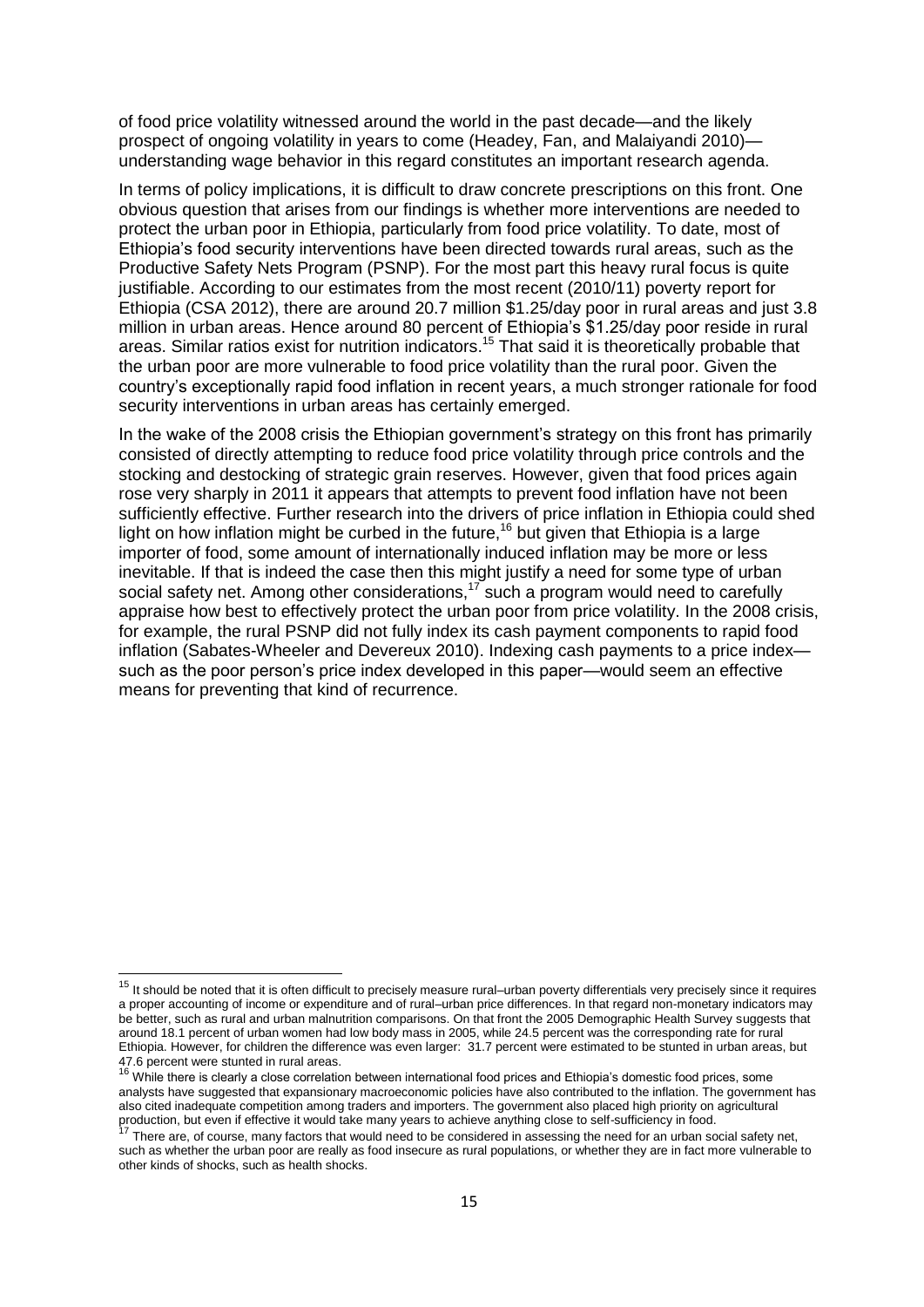# <span id="page-21-0"></span>**Appendix**

## <span id="page-21-1"></span>**Appendix A. Additional details of the CSA consumer price survey locations**

| Region        | <b>Market name</b> | <b>Location classification</b> | <b>Total population</b> |
|---------------|--------------------|--------------------------------|-------------------------|
| <b>Tigray</b> | Endaselassie       | Rural                          | 7981                    |
| Tigray        | Endagobana         | Rural                          | 10107                   |
| Tigray        | Adwa               | Urban                          | 40502                   |
| Tigray        | Axum               | Urban                          | 44629                   |
| Tigray        | Adigrat            | Urban                          | 57572                   |
| Tigray        | Wukro              | Urban                          | 30208                   |
| <b>Tigray</b> | Maichwe            | Rural                          | 23484                   |
| <b>Tigray</b> | Mekelle            | Urban                          | 122850                  |
| Afar          | Aysaita            | Rural                          | 16048                   |
| Afar          | Dubti              | Rural                          | 15317                   |
| Afar          | Melka werer        | Rural                          | 7813                    |
| Afar          | Awash 7 Kilo       | Rural                          | 14875                   |
| Amhara        | Chuahit            | Rural                          | 6814                    |
| Amhara        | Gondar             | Urban                          | 206987                  |
| Amhara        | Este/Mekane Yesus  | Rural                          | 13902                   |
| Amhara        | Debre Tabor        | Urban                          | 55157                   |
| Amhara        | Kobo               | Rural                          | 24861                   |
| Amhara        | Woldia             | Urban                          | 46126                   |
| Amhara        | Kombolcha          | Rural                          | N.A.                    |
| Amhara        | Dessie             | Urban                          | 120029                  |
| Amhara        | Shewa Robit        | Rural                          | 17573                   |
| Amhara        | Debre Birhan       | Urban                          | 65214                   |
| Amhara        | Mota               | Rural                          | 26173                   |
| Amhara        | Debre Markos       | Urban                          | 62469                   |
| Amhara        | <b>Bahir Dar</b>   | Urban                          | 155355                  |
| Amhara        | Sekota             | Rural                          | 22342                   |
| Amhara        | Made Work          | Rural                          | 4205                    |
| Amhara        | Dangla             | Rural                          | 24564                   |
| Amhara        | Chagni             | Rural                          | 23225                   |
| Amhara        | Kebese             | Rural                          | 36116                   |
| Oromia        | Gimbi              | Rural                          | 8492                    |
| Oromia        | Dembi Dolo         | Rural                          | 29249                   |
| Oromia        | Shambu             | Rural                          | 15798                   |
| Oromia        | Nekemt             | Urban                          | 76817                   |
| Oromia        | Bedele             | Rural                          | 19504                   |
| Oromia        | Metu               | Rural                          | 29627                   |
| Oromia        | Jimma              | Urban                          | 120600                  |
| Oromia        | Agaro              | Rural                          | 25719                   |
| Oromia        | Ambo               | Urban                          | 50267                   |

<span id="page-21-2"></span>**Table A.1—Selected market places from the 11 regional states**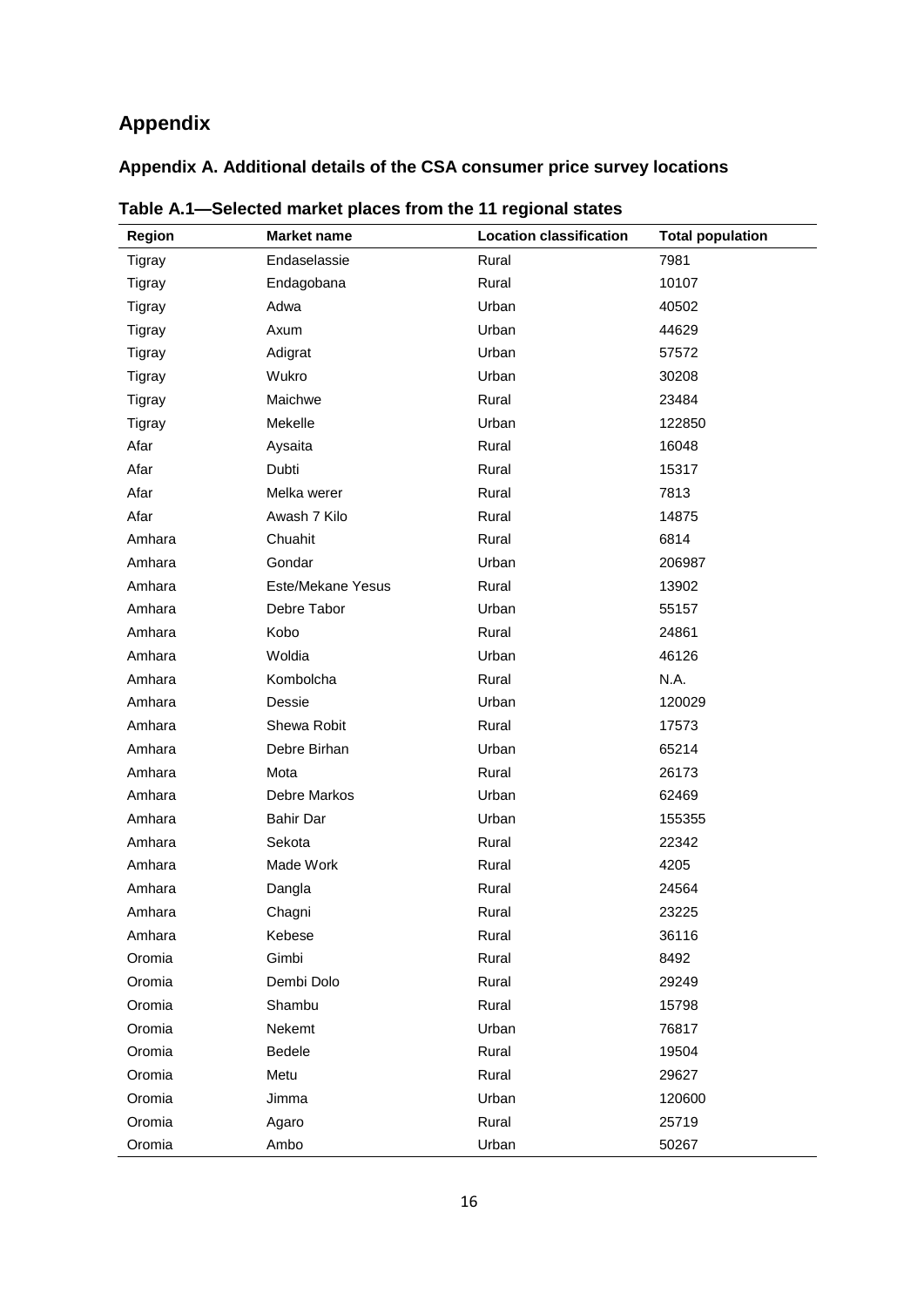| <b>Region</b> | <b>Market name</b> | <b>Location classification</b> | <b>Total population</b> |
|---------------|--------------------|--------------------------------|-------------------------|
| Oromia        | Woliso             | Urban                          | 37867                   |
| Oromia        | Ejire              | Rural                          | 8462                    |
| Oromia        | Fiche              | Rural                          | 27487                   |
| Oromia        | Nazareth           | Urban                          | 222035                  |
| Oromia        | Shashemene         | Urban                          | 102062                  |
| Oromia        | <b>Dixis</b>       | Rural                          | 6979                    |
| Oromia        | Assela             | Urban                          | 67250                   |
| Oromia        | Assebe Teferi      | Rural                          | 11642                   |
| Oromia        | Bedessa            | Rural                          | 18183                   |
| Oromia        | Alemaya            | Urban                          | 31686                   |
| Oromia        | Boroda             | Rural                          | 2630                    |
| Oromia        | Adaba              | Rural                          | 12090                   |
| Oromia        | Robe               | Urban                          | 62460                   |
| Oromia        | hagere Mariam      | Rural                          | 26600                   |
| Oromia        | Negele             | Rural                          | N.A.                    |
| Somali        | Shinille           | Rural                          | 7206                    |
| Somali        | Erer               | Rural                          | 5612                    |
| Somali        | Jigjiga            | Urban                          | 125584                  |
| Somali        | Hartishek          | Rural                          | 1858                    |
| Somali        | Dollo              | Rural                          | 2745                    |
| Somali        | Moyalle            | Rural                          | 1129                    |
| Ben-Gumuz     | Mambuk             | Rural                          | 7025                    |
| Ben-Gumuz     | Mender 7           | Rural                          | N.A.                    |
| Ben-Gumuz     | Assosa             | Rural                          | 22725                   |
| Ben-Gumuz     | N.A.               | Rural                          | 1189                    |
| Ben-Gumuz     | kemashi            | Rural                          | 796                     |
| Ben-Gumuz     | N.A.               | Urban                          | 69957                   |
| <b>SNNP</b>   | Wolkite            | Rural                          | 28856                   |
| <b>SNNP</b>   | <b>Butajira</b>    | Urban                          | 33393                   |
| <b>SNNP</b>   | Hosaena            | Urban                          | 69957                   |
| <b>SNNP</b>   | Shone              | Rural                          | 15611                   |
| <b>SNNP</b>   | Doyogena           | Rural                          | 6718                    |
| <b>SNNP</b>   | Alaba              | Rural                          | 8111                    |
| <b>SNNP</b>   | Awassa             | Urban                          | 158273                  |
| <b>SNNP</b>   | Hagere selam       | Rural                          | 24454                   |
| <b>SNNP</b>   | Dilla              | Urban                          | 81644                   |
| <b>SNNP</b>   | Yirga chefe        | Rural                          | 15919                   |
| <b>SNNP</b>   | Wolayita Sodo      | Urban                          | 76780                   |
| <b>SNNP</b>   | <b>Bodity</b>      | Rural                          | 27684                   |
| <b>SNNP</b>   | Jinka              | Rural                          | 20522                   |
| <b>SNNP</b>   | Dimeka             | Rural                          | N.A.                    |
| <b>SNNP</b>   | Masha              | Rural                          | 4159                    |
| <b>SNNP</b>   | Teppi              | Rural                          | 24489                   |
| <b>SNNP</b>   | Bonga              | Rural                          | 20855                   |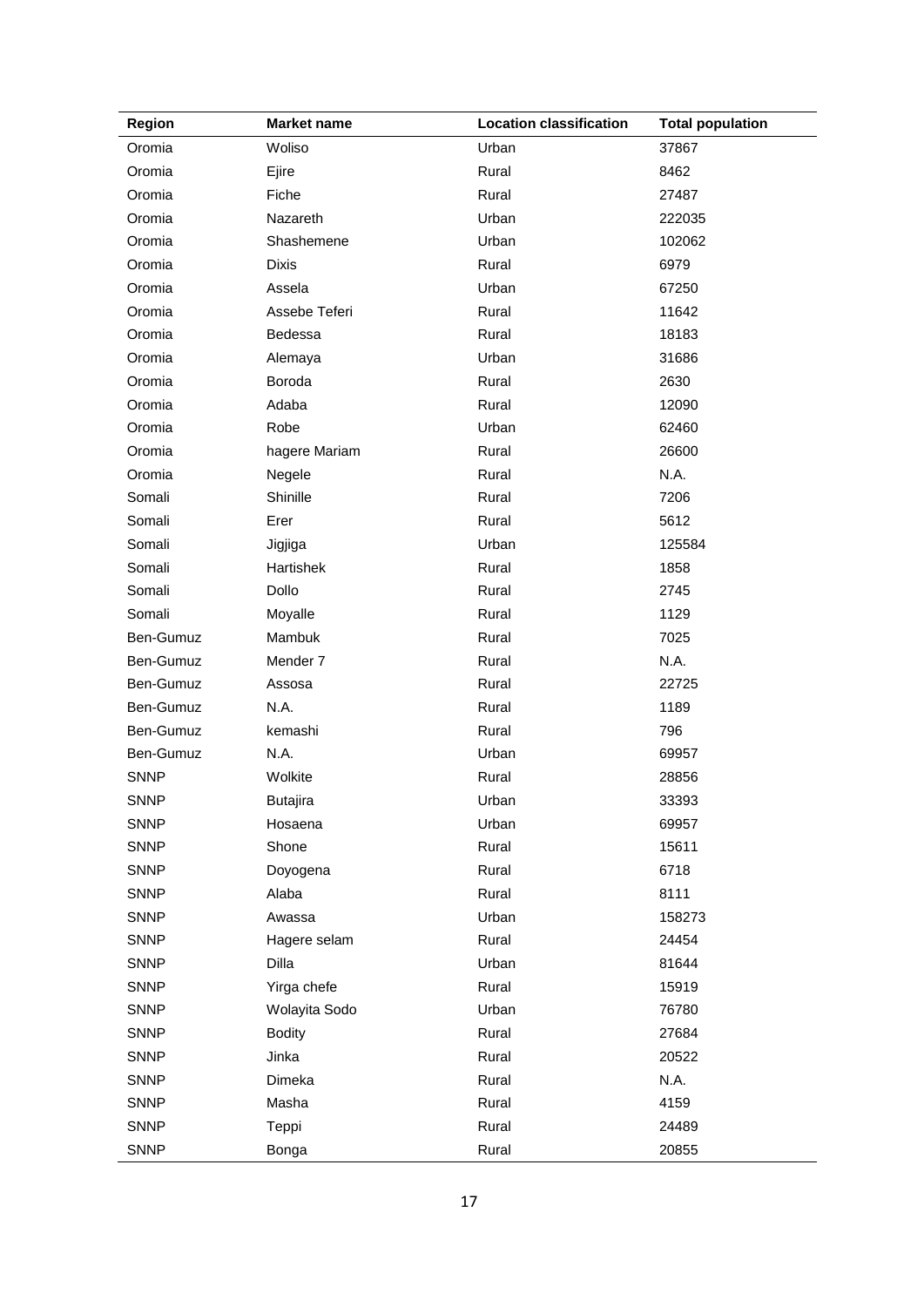| Region      | <b>Market name</b>     | <b>Location classification</b> | <b>Total population</b> |
|-------------|------------------------|--------------------------------|-------------------------|
| <b>SNNP</b> | Chana                  | Rural                          | 8063                    |
| <b>SNNP</b> | Arba Minch             | Urban                          | 74843                   |
| <b>SNNP</b> | Sawla                  | Rural                          | 23370                   |
| <b>SNNP</b> | Shewa Benchi           | Rural                          | 3374                    |
| <b>SNNP</b> | Mizan Teferi           | Rural                          | 4311                    |
| <b>SNNP</b> | Kele                   | Rural                          | 12850                   |
| <b>SNNP</b> | Soyama                 | Rural                          | 6268                    |
| <b>SNNP</b> | karat                  | Rural                          | 5784                    |
| <b>SNNP</b> | Gidole                 | Rural                          | 13176                   |
| <b>SNNP</b> | N.A.                   | Rural                          | N.A.                    |
| <b>SNNP</b> | Bestechire             | Rural                          | 15850                   |
| <b>SNNP</b> | Lasoka                 | Rural                          | 2985                    |
| <b>SNNP</b> | Amaya                  | Rural                          | 4824                    |
| Gambella    | Gambella               | Urban                          | 38994                   |
| Gambella    | Shebo Kire             | Rural                          | N.A.                    |
| Gambella    | N.A.                   | Rural                          | N.A.                    |
| Harar       | Harar - Arategna       | Urban                          | 183344                  |
| Addis Ababa | AA - Merkato           | Urban                          | 2738248                 |
| Addis Ababa | AA - Kera              | Urban                          | 2738248                 |
| Addis Ababa | AA - Zenebe Work       | Urban                          | 2738248                 |
| Addis Ababa | AA - Gerji             | Urban                          | 2738248                 |
| Addis Ababa | AA - Saris             | Urban                          | 2738248                 |
| Addis Ababa | AA - Kotebe            | Urban                          | 2738248                 |
| Addis Ababa | AA - Ferensay Legasion | Urban                          | 2738248                 |
| Addis Ababa | AA - Sholla            | Urban                          | 2738248                 |
| Addis Ababa | AA - Asko              | Urban                          | 2738248                 |
| Addis Ababa | AA - Adissu Gebeya     | Urban                          | 2738248                 |
| Addis Ababa | AA - Efoyta Gebeya     | Urban                          | 2738248                 |
| Addis Ababa | AA - Akaki             | Urban                          | 2738248                 |
| Dire Dawa   | DD - Sabian            | Urban                          | 342827                  |
| Dire Dawa   | Melka Jebdu            | Urban                          | 342827                  |

Source: CSA (2011b), with population estimates provided by the authors from the 2007 CSA Census.

Notes: N.A. means not available. In some cases the markets and/or their population sizes could not be identified. In such cases we classified these markets as rural. SNNP = Southern Nations, Nationalities, and Peoples region.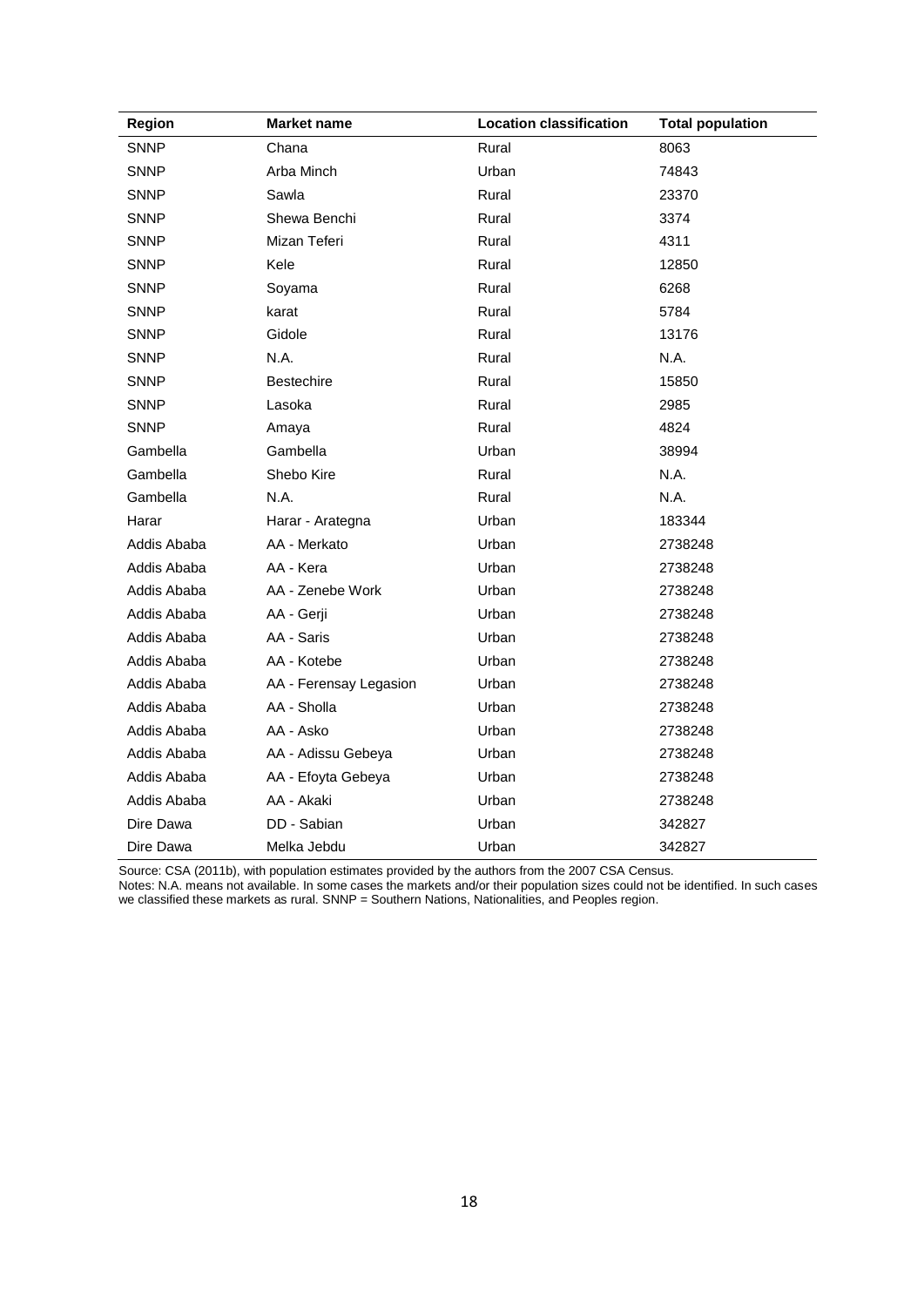#### <span id="page-24-0"></span>**Appendix B. Econometric issues**

The first step in selection of models to apply on time series data involves checking if the data are stationary and determination of the order if non-stationarity is detected. Together, Figures 1.1 and 3.1 indicate that the wage and food and non-food price indices are clearly non-stationary. In this section we first provide formal tests on the wage and price indices series used in the following subsection. Having ascertained the non-stationarity of the series we then describe the vector error correction model (VECM) and the panel data fixed effects and instrumental variables models used in the analysis and finally results of tests conducted to use the VECM.



<span id="page-24-1"></span>

Source: CSA (2011b) data.

Note: SNNP = Southern Nations, Nationalities, and Peoples region.

Before conducting the panel unit-root tests we first checked stationarity for the wage, food, and non-food price index series for all 115 markets. Summary results of these panel unit-root tests are presented in Table B.1. The methods used to test the null hypothesis that the series are unit-root cannot be rejected at any level while the method due to Hardi, which pertains to a null-hypothesis that all the series are stationary, is rejected at all acceptable levels. By contrast the null-hypothesis that first difference of the series have unit-roots is rejected at all acceptable levels in the four methods used. The Hardi method that hypothesizes first differences of all series are stationary is also rejected, contradicting the results implied by other tests. Given that the three series tested are stationary when each market is considered separately we proceed assuming that the series are unit-root processes in levels and stationary in first-differences. Note that we also ran individual unitroot tests for each market. At a 10 percent level of significance no wage series resulted in a rejection of the null hypothesis of a unit-root process, while only one market resulted in a rejection for the food price index and the non-food price index. Yet as expected, the null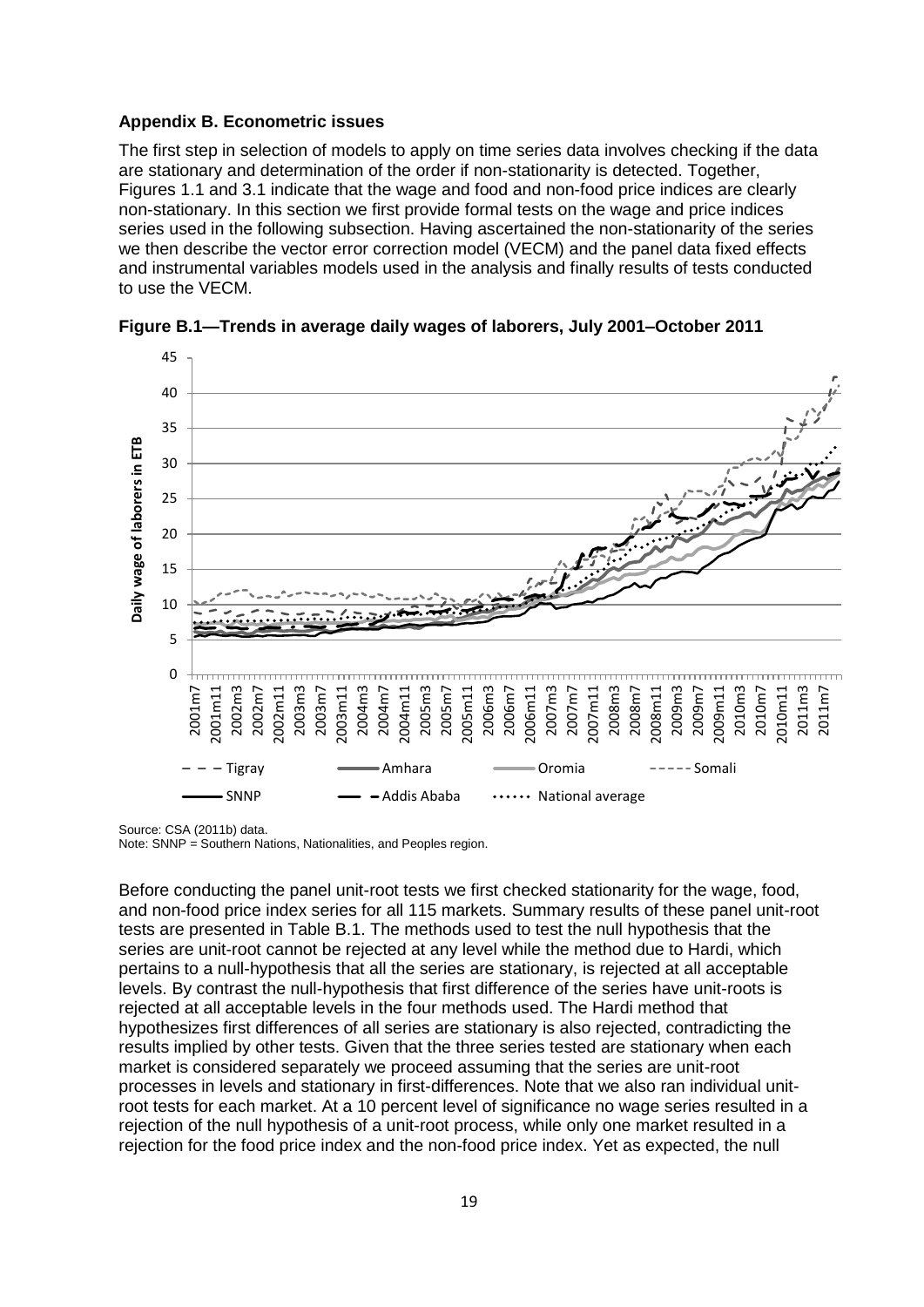hypothesis of unit-root of first differences of the three series was rejected in all markets at all significance levels, with a p-value of 0.00. Hence it appears that the panel as a whole is characterized by unit-root processes and is integrated of order 1.

|                      |                        |                             | <b>Methods</b>                   |                              |                                      |                             |                            |                        |
|----------------------|------------------------|-----------------------------|----------------------------------|------------------------------|--------------------------------------|-----------------------------|----------------------------|------------------------|
| Series               |                        | Variable                    | Levin, Lin<br>& Chu <sup>a</sup> | <b>Breitung</b> <sup>b</sup> | Im, Pesaran<br>and Shin <sup>b</sup> | Fisher.<br>ADF <sup>b</sup> | Fisher,<br>PP <sup>b</sup> | Hardi                  |
|                      | Wages                  | <b>Statistic</b><br>P-value | 11.7<br>1.00                     | 2<br>0.98                    | 19<br>1.00                           | 25<br>1.00                  | 39<br>1.00                 | 46<br>0.00             |
| Levels               | Food CPI               | Statistic<br>P-value        | 21<br>1.00                       | 15<br>1.00                   | 28<br>1.00                           | $12 \overline{ }$<br>1.00   | 20<br>1.00                 | 42<br>0.00             |
|                      | Non-food<br><b>CPI</b> | Statistic<br>P-value        | 14<br>1.0                        | 6<br>1.0                     | 19<br>1.0                            | 38<br>1.0                   | 93<br>1.0                  | 53<br>0                |
|                      | Wages                  | Statistic<br>P-value        | $-48$<br>0.00                    | $-32$<br>0.00                | $-77$<br>0.00                        | 4973<br>0.00                | 8160<br>0.00               | $\overline{4}$<br>0.00 |
| First<br>differences | Food CPI               | Statistic<br>P-value        | $-31$<br>0.00                    | $-10$<br>0.00                | $-70$<br>0.00                        | 4422<br>0.00                | 8835<br>0.00               | 2<br>0.01              |
|                      | Non-food<br><b>CPI</b> | Statistic<br>P-value        | -49<br>0.00                      | -31<br>0.00                  | -80<br>0.00                          | 5234<br>0.00                | 8857<br>0.00               | 5<br>0.00              |

<span id="page-25-0"></span>**Table B.1—Summary statistics of panel unit-root (UR) tests**

Source: Analysis using CSA (2011b) data.

Notes: Methods with superscripts a or b have the null-hypothesis that the series are unit-root with common and individual unit-root processes, respectively. The null hypothesis of Hardi's test is that all the series are stationary. Tests are conducted on natural log of wage and price index series.

Given that the wage and price index series are non-stationary application of OLS on these data will lead to erroneous estimates. Hence we use the panel data vector error correction model (PVECM) since it has the attractive feature of separating the short and long run elasticities, and also considers the variables as an endogenous system. In addition we also use the standard fixed effects panel data model specified to account for short and long run effects as well as the panel data instrumentals methods, which performs better than dynamic panel data models (i.e. dynamic panel GMM) in long time series data. We complement the PVECM with the latter two as the study is interested primarily in the short run effects of food price inflation on wages.**<sup>18</sup>**

Suppose we want to estimate a vector autoregressive system of equations involving laborers' wages, food, and non-food price indices that we described above. Then the general form of the system of equations is given by:<sup>19</sup><br> $Z_{it} = A_i Z_{it-1} + \cdots + A_k Z_{it-k} + \mu + \delta t + \xi_{it}$ , (2) form of the system of equations is given by:<sup>19</sup><br> $Z_{i\text{t}} = A_{\text{l}}\,Z_{i\text{t-l}} + \cdots + A_{\text{k}}\,Z_{i\text{t-k}} + \mu + \cdots$ 

$$
Z_{it} = A_1 Z_{it-1} + \dots + A_k Z_{it-k} + \mu + \delta t + \xi_{it}, \qquad (2)
$$

Where:  $Z_{it}$  is a 3 by 1 vector of wages, food, and non-food price index for market I  $(i \in [1, 115])$  and period t,  $(i \in [1, 119])$ ; A<sub>1</sub>, ..., A<sub>k</sub> are 3 by 3 matrices of unknown variables where k is the lag length;  $\mu$  is a constant term, which together with the time trend term t is called the deterministic component;  $\xi$ <sub>it</sub> are error terms assumed to be white noise with

 $\xi_{it} \sim N_p(0, \Sigma_i)$ .

 $\overline{a}$ 

<sup>&</sup>lt;sup>18</sup> Time series vector error correction models are standard in this setting and there are existing applications to time series wage–price data. Previous research include includes Ravallion (1990), Rashid (2002), and Lasco, Myers, and Bernsten (2008). This study uses the panel data version of this model. However, the tests used are largely the same as on the simple time series models and we present results of these tests without going through the details. Please refer Baltagi (2005) for additional reference.

<sup>19</sup> A more general form may include a vector of exogenous variables assumed to affect the three series. Since we do not have market level data other than prices we do not pursue this specification.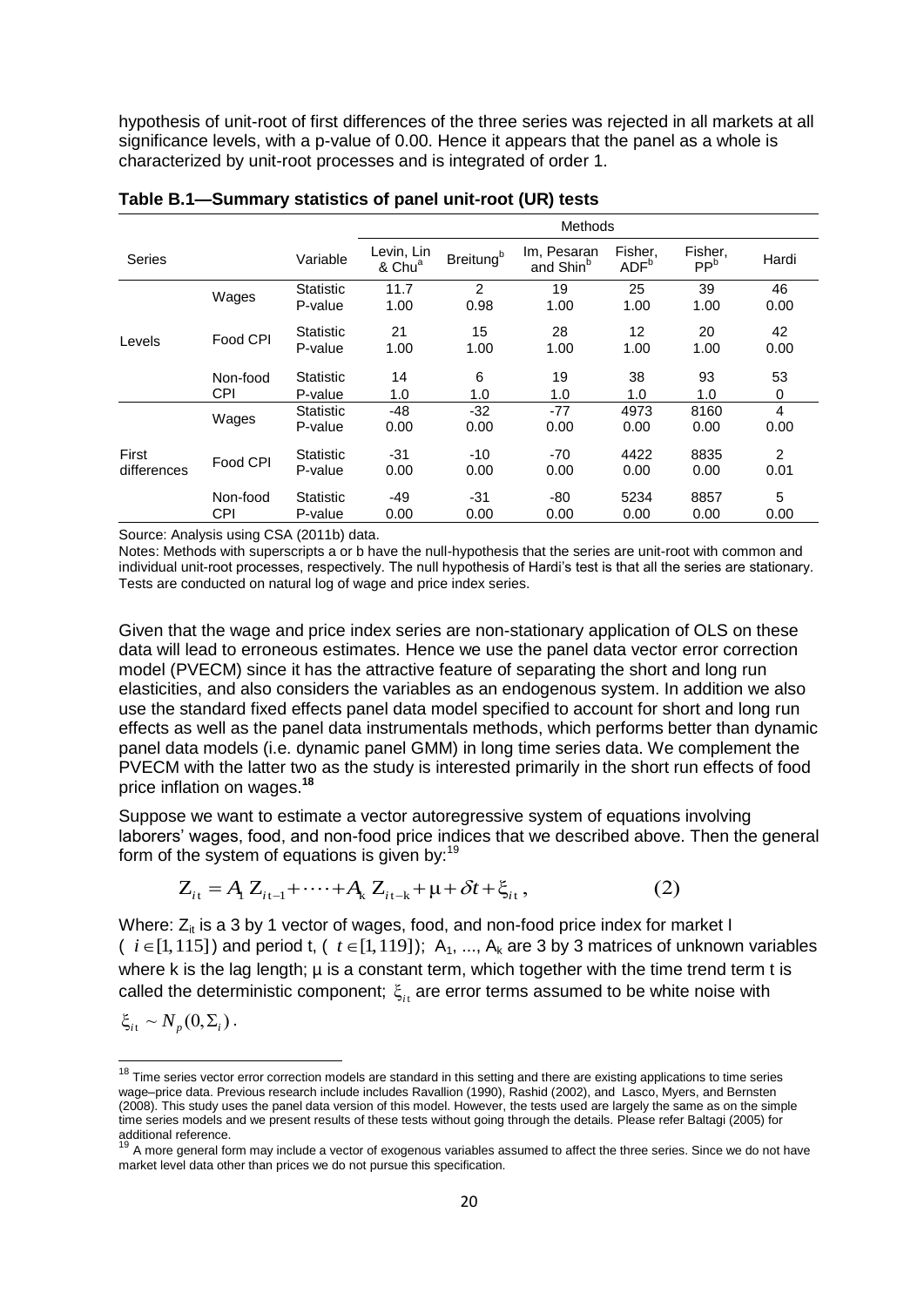After some manipulation equation (2) reduces to the cointegrating relationship:

ome manipulation equation (2) reduces to the cointegrating relationship:  
\n
$$
\Delta Z_{it} = \Theta_1 \Delta Z_{it-1} + \Theta_2 \Delta Z_{it-2} + \dots + \Theta_{k-1} \Delta Z_{it-(k-1)} - \Psi Z_{it-1} + \mu + \delta t + \xi_{it}
$$
\n(3)

where  $\Theta_{k-1} = -A_k$ ,  $\Theta_{k-1} = -A_k - A_{k-1}$ , ...,  $\Theta_1 = -A_k - A_{k-1} - ... - A_2$ ,

and  $\Psi = (I - A_1 - ... - A_k)$ .

If the variables in  $Z_{it}$  have a long term equilibrium, in which case we claim that they are cointegrated, then there exist two 3 by r matrices,  $\alpha \,$  and  $\beta$  , where 3 is the number of variables in Z<sub>it</sub> and r is the number of cointegrating vectors such that  $\,\Psi$  =  $\alpha\beta',\,$  whereby  $\,\Delta\!Z_{_{it}}$ is stationary and  $Z_{\iota}$  is non-stationary, but  $\,\beta Z_{\iota}\,$  is stationary (Johansen 1988, 1991). The cointegrating rank r should be such that  $0 < r < 3$ . The extreme cases in which r=0 implies no cointegration between the variables while if  $r=3$  the variables are cointegrated in levels and there is no need for first differencing of the variables.

Given the non-stationary series, using OLS to estimate (2) will lead to misleading conclusions resulting from two sources. The first is the well documented case of spurious regression in which the variables appear to be related even when they are not, due to their common trend. The second reason is that one of the assumptions of OLS is violated as the error term of the first equation is correlated with the remaining 2 and vice versa. Given first differences of the variables are stationary if indeed the variables are related then the cointegrating equation given by (3) will reveal that relationship. To run this cointegrating relationship we apply the following steps.

First, we apply the Johansen (1988, 1991) method of estimating the cointegrating PVECM given by equation (3). Application of this method proceeds in four steps.**<sup>20</sup>** The 3 preestimation procedures required are determination of the lag length, k, the value of the cointegrating rank, r, and decisions on the deterministic component entering in both the short and long run components of equation (3). Summary results of iterative tests conducted using the Fisher/Johansen multivariate panel cointegration tests (due to Maddala and Wu (1999)) are given in Table B.2. We also conducted the Pedroni and Kao Engle-Granger two-step residual based tests. These tests first apply OLS on the original system and test for stationarity of the residuals obtained in the first step by running a second step regression. The two differ in their specification of the first step regression. All 11 alternatives available in the Pedroni method reject the null hypothesis of no cointegration under each of the three deterministic options of trend and intercept as does the Kao panel cointegration test.

 $^{20}$  This section discusses results of tests conducted on the entire sample. Number of lags and cointegrating vectors and deterministic component selected for the subsamples we use are apparent from the results.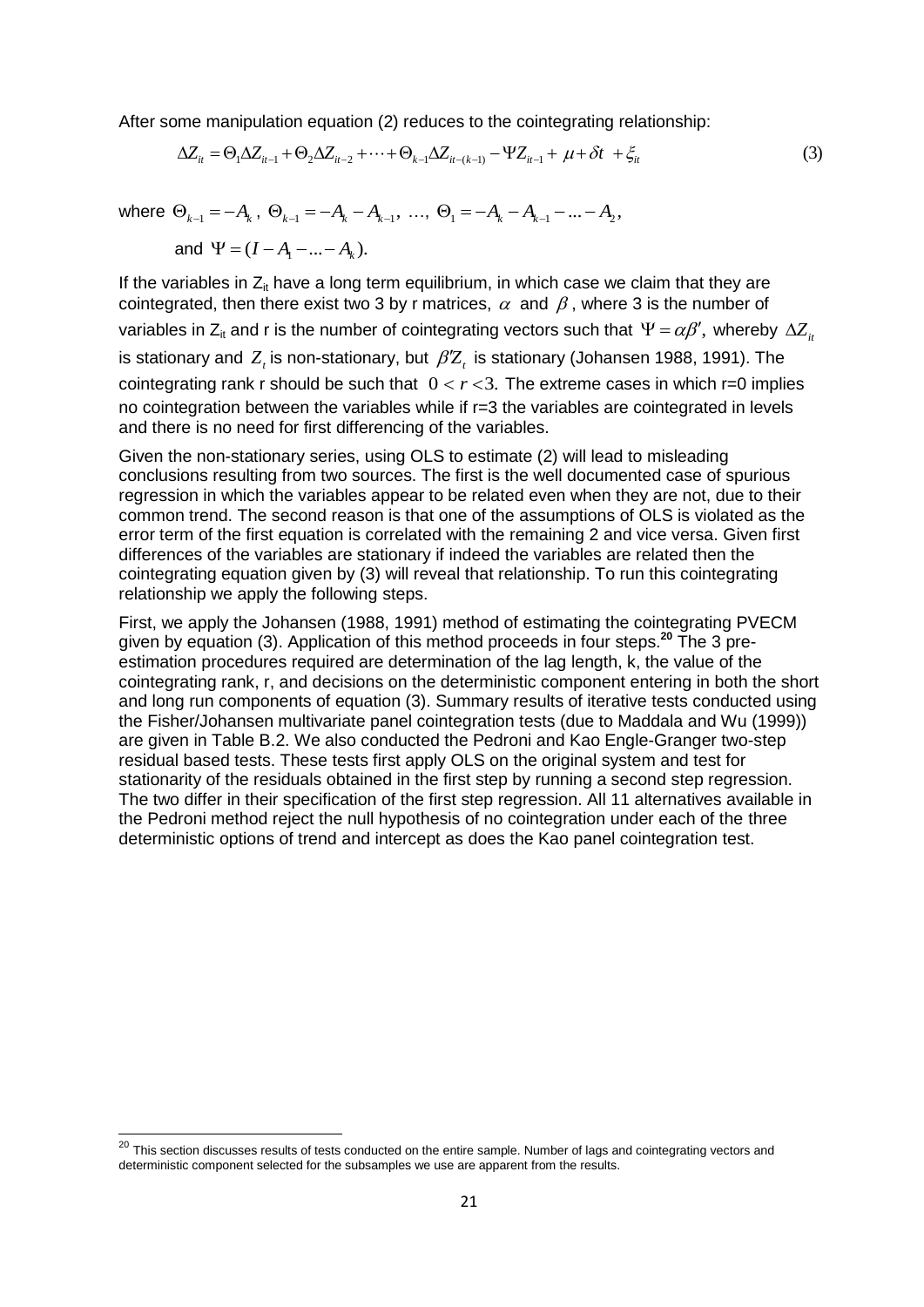|                       | Null hypothesis on       |       | Fisher test statistics and P-values |                        |         |                                        |
|-----------------------|--------------------------|-------|-------------------------------------|------------------------|---------|----------------------------------------|
| Number of<br>lags (k) | cointegrating rank,<br>r | Trace | P-value                             | Max.<br>eigen<br>value | P-value | LL, AIC, and SIC<br>of model with r=1* |
|                       | $r = 0$                  | 1035  | 0.00                                | 873                    | 0.00    | 31444                                  |
| 1                     | $r \leq 1$               | 385   | 0.00                                | 331                    | 0.00    | $-4.55$                                |
|                       | $r \leq 2$               | 217   | 0.72                                | 217                    | 0.72    | $-4.54$                                |
|                       | $r = 0$                  | 607   | 0.00                                | 514                    | 0.00    | 31980                                  |
| $\overline{c}$        | $r \leq 1$               | 264   | 0.06                                | 212                    | 0.80    | $-4.67$                                |
|                       | $r \leq 2$               | 196   | 0.95                                | 196                    | 0.95    | $-4.65$                                |
|                       | $r = 0$                  | 533   | 0.00                                | 496                    | 0.00    | 32038                                  |
| 3                     | $r \leq 1$               | 210   | 0.83                                | 163                    | 1.00    | $-4.72$                                |
|                       | $r \leq 2$               | 180   | 0.99                                | 180                    | 0.99    | $-4.70$                                |
|                       | $r = 0$                  | 508   | 0.00                                | 470                    | 0.00    | 31988                                  |
| 4                     | $r \leq 1$               | 194   | 0.96                                | 151                    | 1.00    | $-4.75$                                |
|                       | $r \leq 2$               | 172   | 1.00                                | 172                    | 1.00    | $-4.72$                                |
|                       | $r = 0$                  | 459   | 0.00                                | 417                    | 0.00    | 32150                                  |
| 5                     | $r \leq 1$               | 196   | 0.95                                | 152                    | 1.00    | $-4.81$                                |
|                       | $r \leq 2$               | 174   | 1.00                                | 174                    | 1.00    | $-4.78$                                |
|                       | $r = 0$                  | 529   | 0.00                                | 457                    | 0.00    | 32027                                  |
| 6                     | $r \leq 1$               | 201   | 0.92                                | 164                    | 1.00    | $-4.83$                                |
|                       | $r \leq 2$               | 167   | 1.00                                | 167                    | 1.00    | $-4.80$                                |

<span id="page-27-0"></span>**Table B.2—Results of the Johansen/Fisher panel cointegration tests**

Source: Analysis using CSA (2011b) data.

Notes: \* LL, AIC, and SIC stand for log likelihood, Akaike, and Schwarz information criterion, respectively, and the numbers in the column are put in that order. The PVECM is specified to include an intercept and linear trend in the cointegrating equation and an intercept in the vector autoregressive component.

Consistent with the two residual-based tests, the Johansen-Fisher tests rejected the null hypothesis of no cointegration in all deterministic component specifications. Among the five alternative deterministic component specifications we selected the one using an intercept and time trend in the long term cointegrating equation and an intercept in the short run component. Those using a constant and trend in both components have similar implications.

Results of the panel cointegration test using this specification reject the null hypothesis of no cointegration at all lag lengths. However, the test reveals a cointegrating vector of 2 at lag length 1. However, since the model specified with 1 lag and 2 cointegrating vectors performs inferior in terms of LL, AIC and SIC (not shown in the table) we selected a model using 1 cointegrating vector. Moreover, given that we use monthly data a specification of more lags was found to be appropriate. Comparing the performance of the remaining specifications, overall performance, and the significance of coefficients, we therefore selected a model with 3 lags.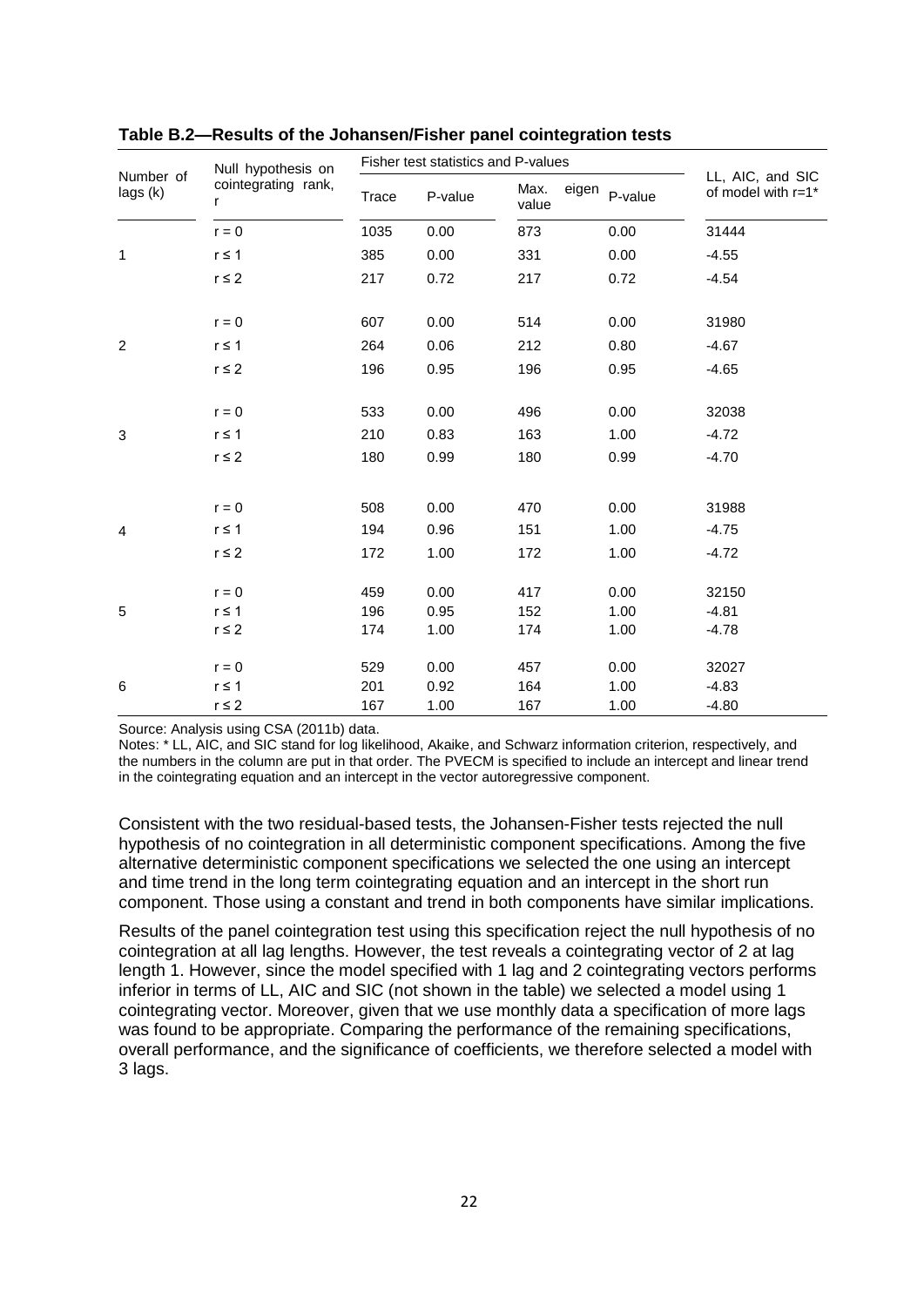<span id="page-28-1"></span><span id="page-28-0"></span>**Appendix C. Comparisons of poor person's price indices to aggregate price indices**





<span id="page-28-2"></span>Source: Author's calculations from CSA (2011b) data





<span id="page-28-3"></span>Source: Author's calculations from CSA (2011b) data





Source: Author's calculations from CSA (2011b) data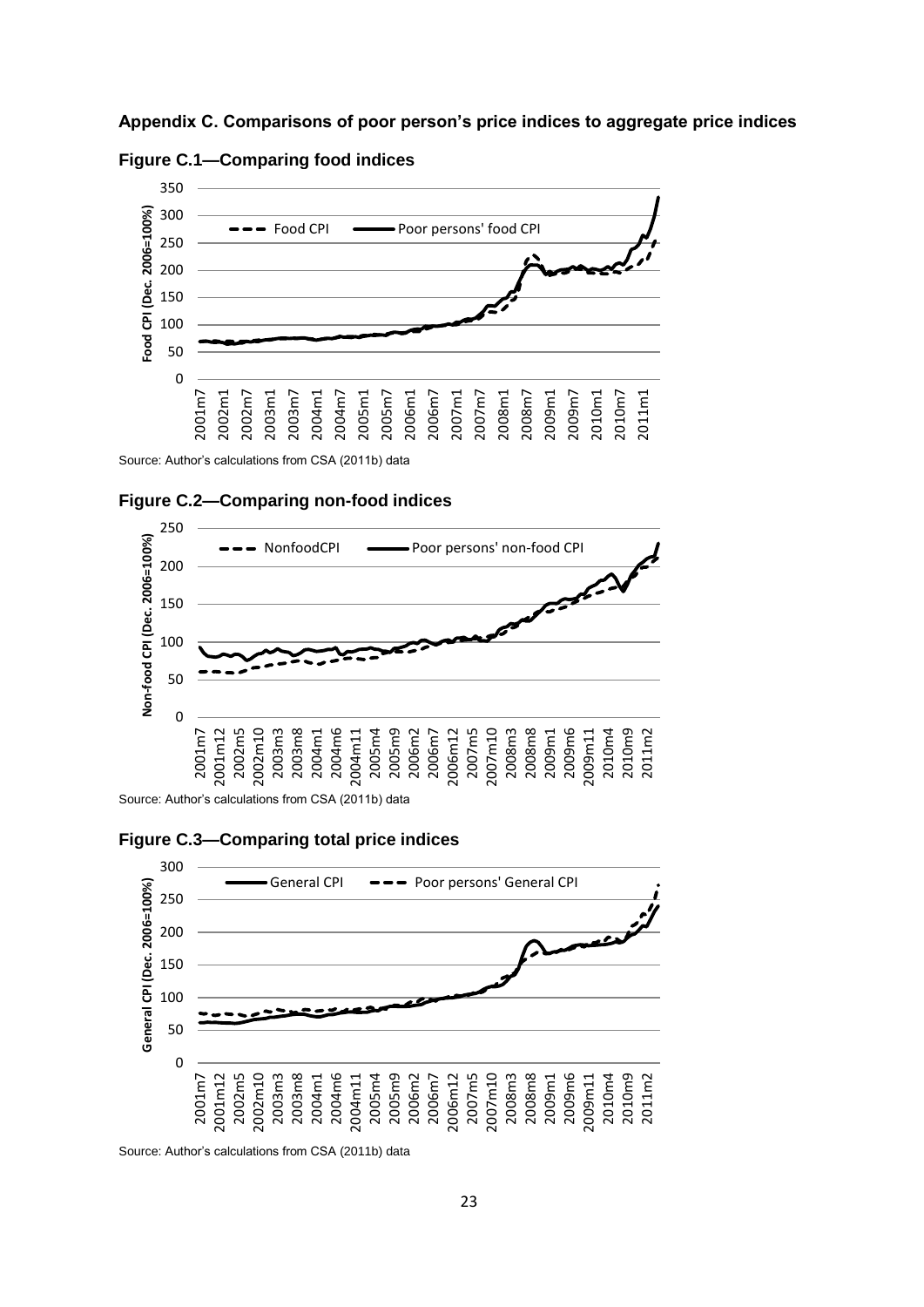### <span id="page-29-0"></span>**References**

- Alem, Y. and M. Söderbom. 2012. "Household-Level Consumption in Urban Ethiopia: The Effects of a Large Food Price Shock." *World Development* 40 (1): 146–162.
- Baltagi, B. H. 2005. *Econometric Analysis of Panel Data, 3rd Edition.* London: Wiley Press.
- Bigsten, A., T. Mengistae, and A. Shimeles. 2007. *Mobility and Earnings in Ethiopia's Urban Labor Markets: 1994-2004.* World Bank Policy Research Working Paper 4168. Washington, DC: World Bank.
- Block, S.A., L. Kiess, P. Webb, S. Kosen, R. Moench-Pfanner, M.W. Bloem, and C.P. Timmer. 2004. "Macro shocks and micro outcomes: child nutrition during Indonesia's crisis." *Economics & Human Biology* 2 (1): 21–44.
- Central Statistical Agency (CSA). 2007. *Household Income, Consumption and Expenditure (HICE) Survey 2004/05. Volume I and II.* Statistical Bulletin 394, Addis Ababa: CSA, The Federal Democratic Republic of Ethiopia.
- -. 2011a. Analytical Report on the 2011 Urban Employment Unemployment Survey. Addis Ababa, Ethiopia: Central Statistical Agency, The Federal Democratic Republic of Ethiopia.
	- ———. 2011b. *Consumer Price Survey.* Addis Ababa, Ethiopia: Central Statistical Agency, The Federal Democratic Republic of Ethiopia.
- Dawe, D. 2008. *Have Recent Increases in International Cereal Prices Been Transmitted to Domestic Economies? The experience in seven large Asian countries*. ESA Working Paper 08-03. Rome: Agricultural Development Economics Division, Food and Agriculture Organization of the United Nations (FAO).
- Deaton, A., and J. Dreze. 2002. "Poverty and Inequality in India: A Re-Examination." *Economic and Political Weekly* 37 (36): 3729–3748.
- de Gobbi, M. S. 2006. *Labor market flexibility and employment and income security in Ethiopia: Alternative considerations.* Employment Strategy Paper 1/2006. Geneva: International Labor Office.
- Dendir, S. 2006. "Unemployment Duration in Poor Developing Economies: Evidence From Urban Ethiopia." *The Journal of Developing Areas* 40 (1): 181–201.
- Dessus, S., S. Herrera, and R. de Hoyos. 2008. *The Impact of Food Inflation on Urban Poverty and Its Monetary Cost: Some Back-of-the-Envelope Calculations*. Policy Research Working Paper 4666. Washington, DC: World Bank.
- Garner, T. I., D. S. Johnson, and M. F. Kokoski. 1996. "An experimental consumer price index for the poor." *Monthly Labor Review* 119 (2): 32–42.
- Headey, D., and S. Fan. 2010. *Reflections on the Global Food Crisis: How Did It Happen? How Has It Hurt? And How Can We Prevent the Next One?* IFPRI Research Monograph 165. Washington, DC: International Food Policy Research Institute (IFPRI).
- Headey, D., S. Fan, and S. Malaiyandi. 2010. "Navigating the Perfect Storm: Reflections on the Food, Energy, and Financial Crises." *Agricultural Economics* 41(S1): 217–228.
- Headey, D. 2012. *Was the Global Food Crisis Really a Crisis ? Simulations versus Self-Reporting.* IFPRI Discussion Paper 01087. Washington, DC: International Food Policy Research Institute (IFPRI).
- International Labour Organization (ILO). 2012. LABORSTA Internet. <http://laborsta.ilo.org> Accessed January 22<sup>nd</sup>, 2012.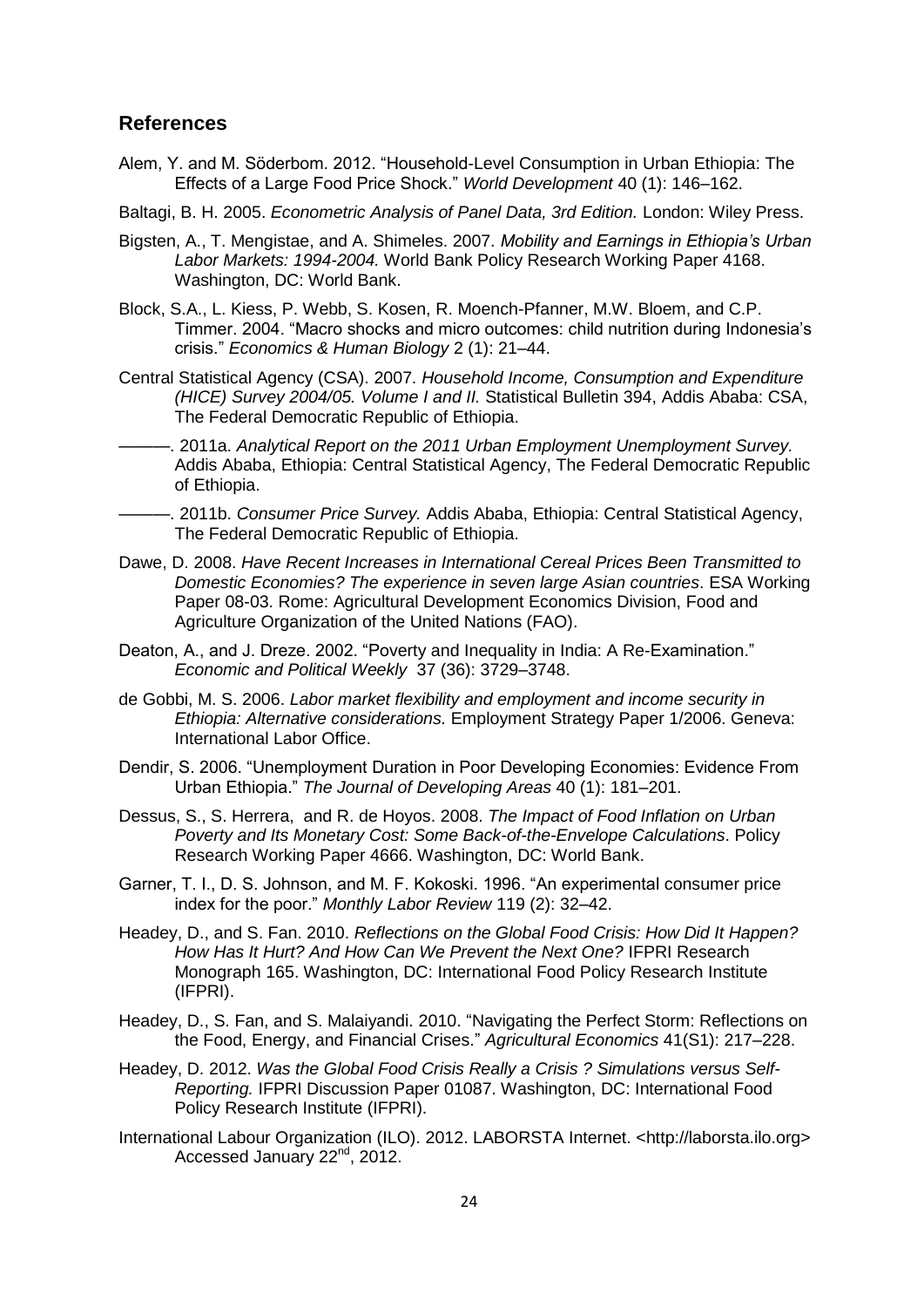- Ivanic, M., and W. Martin. 2008. "Implications of Higher Global Food Prices for Poverty in Low-Income Countries." *Agricultural Economics* 39(S1): 405–416.
- Ivanic, M., W. Martin, and H. Zaman. 2011. *Estimating the Short-Run Poverty Impacts of the 2010–11 Surge in Food Prices.* World Bank Policy Research Working Paper 5633. Washington, DC: World Bank.
- Johansen, S. 1988. "Statistical Analysis of Cointegration Vectors." *Journal of Economic Dynamics and Control* 12 (2–3): 231–254.
- ———. 1991. "Estimation and Hypothesis Testing of Cointegration Vectors in Gaussian Vector Autoregressive Models." *Econometrica* 59 (6): 1551–1580.
- Lasco, C. D., R. J. Myers, and R. H. Bernsten. 2008. "Dynamics of rice prices and agricultural wages in the Philippines." *Agricultural Economics* 38 (3): 339–348.
- Leibenstein, H. 1957. "The Theory of Underemployment in Backward Economies." *Journal of Political Economy* 65 (2): 91–103.
- Maddala, G. S., and S. Wu, S. 1999. "A Comparative Study of Unit Root Tests with Panel Data and New Simple Test." *Oxford Bulletin of Economics and Statistics* 61: 631– 652.
- Mason, N. M., T.S. Jayne, A. Chapoto, and C. Donovan. 2011. "Putting the 2007/2008 global food crisis in longer-term perspective: Trends in staple food affordability in urban Zambia and Kenya." *Food Policy 36* (3): 350–367.
- Minot, N. 2011. *Transmission of World Food Price Changes to Markets in Sub-Saharan Africa.* IFPRI Discussion Paper 1059. Washington, DC: International Food Policy Research Institute (IFPRI).
- Raiman, M. 2009. "An econometric model of agricultural wages in Bangladesh." *Bangladesh Development Studies* 32 (3): 2–24.
- Rashid, S. 2002. *Dynamics of agricultural wage and rice Price in Bangladesh: a reexamination.* MSSD Discussion Paper 44. Washington, DC: International Food Policy Research Institute (IFPRI).
- Ravallion, M. 1990. "Rural welfare effects of food price changes under induced wage responses: theory and evidence for Bangladesh." *Oxford Economic Papers* 42 (3): 574–585.
- Sabates-Wheeler, R. and S. Devereux. 2010. "Cash transfers and high food prices: Explaining outcomes on Ethiopia's Productive Safety Net Programme." *Food Policy* 35 (4): 274–285
- Serneels, P. 2008. *Unemployment duration, job search and labor market segmentation: Evidence from urban Ethiopia.* CSAE Working Paper WPS/2008-17. Oxford: Centre for the Study of African Economies, Oxford University.
- Sobrado, C., G. Demombynes, and E. Rubiano. 2008. *Food Prices and Poverty in Latin America.* IDB Working Paper. Washington, DC: Inter-American Development Bank.
- Ticci, E. 2011. "Can inflation be a good thing for the poor? Evidence from Ethiopia." *Development in Practice* 21 (4–5): 629–641.
- Ulimwengu, J. M., S. Workneh, and Z. Paulos. 2009. *Impact of Soaring Food Price in Ethiopia: Does Location Matter?* IFPRI Discussion Paper 00846. Washington, DC: International Food Policy Research Institute (IFPRI).
- USAID. 2009. *Adjusting Prices for Inflation and Creating Price Indices.* FEWS NET Markets Guidance 3. Washington, DC: FEWS NET.